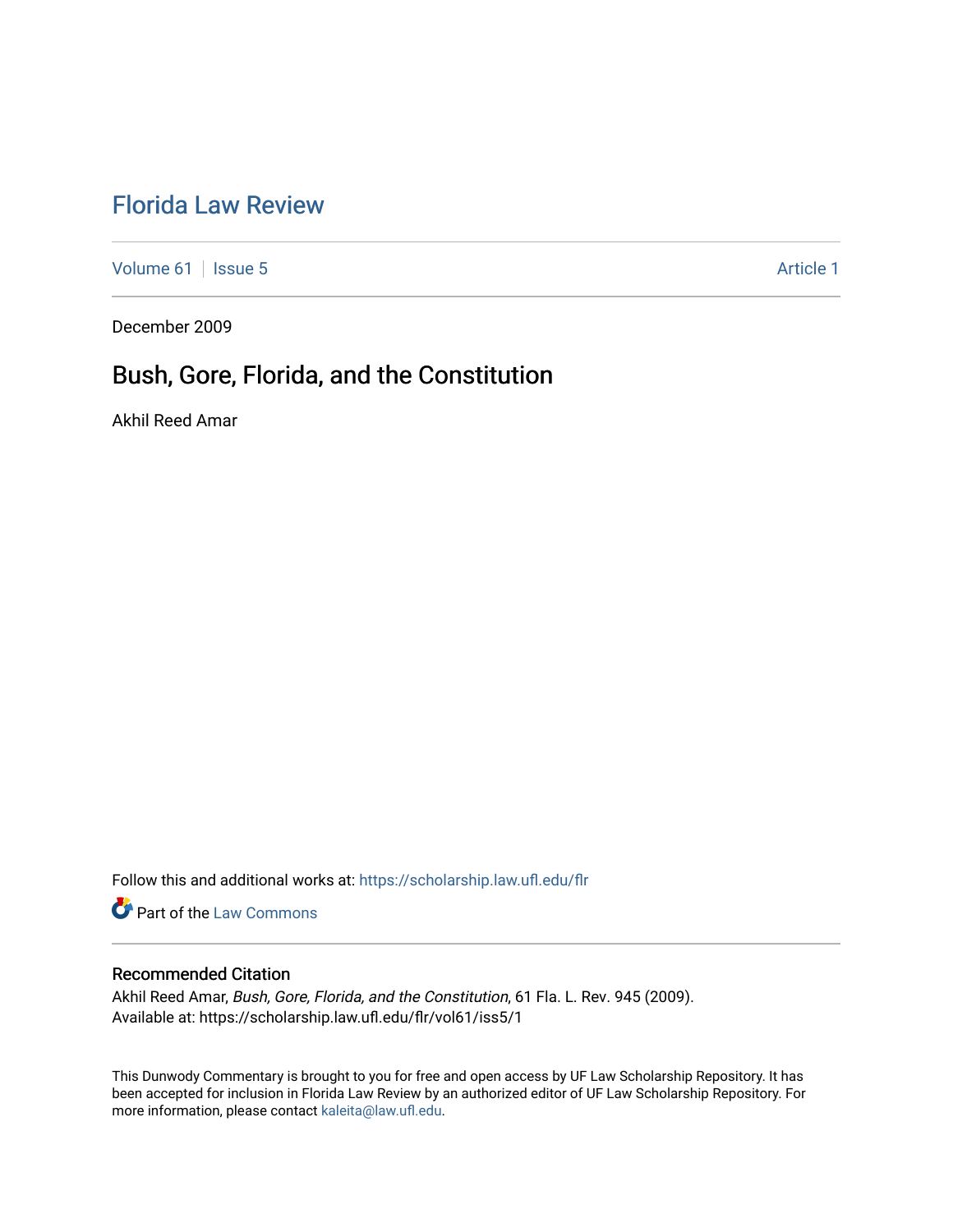# **Florida Law Review**

## **Founded 1948**

### **Formerly**

**University of Florida Law Review** 

| VOLUME <sub>61</sub> | DECEMBER 2009 | NUMBER 5 |
|----------------------|---------------|----------|
|----------------------|---------------|----------|

## DUNWODY DISTINGUISHED LECTURE IN LAW

## BUSH, GORE, FLORIDA, AND THE CONSTITUTION

# *Akhil Reed Amar*<sup>∗</sup>

| I. THE COURT(S) AND THE CONSTITUTION(S) $\ldots$ $\ldots$ $\ldots$ $\ldots$ $\ldots$ $\ldots$ |  |
|-----------------------------------------------------------------------------------------------|--|
|                                                                                               |  |
|                                                                                               |  |
| IV. VOTER INTENT IN BUSH VERSUS GORE AND BUSH V. GORE  964                                    |  |
|                                                                                               |  |

Ten years ago this week, Dunwody Lecturer Cass Sunstein stood at this podium and offered some thoughts about the then–recent impeachment of President Clinton. Professor Sunstein titled his remarks *Lessons from a Debacle: From Impeachment to Reform.*<sup>1</sup> Today I shall share with you some thoughts about a different debacle, one that arose not from the effort to oust Bill Clinton, but from the effort to choose his successor.

The failed attempt to remove Clinton in the late 1990s and the Bush-Gore Florida extravaganza of 2000 share some obvious similarities. Both dramas gripped the nation and the world, dominating the headlines and the airwaves day after day. Both episodes featured intense, highstakes political partisanship, not just behind the scenes, but also in the spotlight. Both chapters in America's unfolding constitutional saga forced participants to ask themselves whether, where, and how a

<sup>∗</sup> Sterling Professor of Law and Political Science, Yale University. This essay derives from the Dunwody Lecture delivered at the University of Florida on March 24, 2009. Special thanks to Lindsey Worth for her incomparable legal research, analytic commentary, and editorial assistance. Thanks also to the commentators for their willingness to engage the ideas presented in this essay, and in particular to Rick Hasen for directing me to several articles that had escaped my initial survey of the vast literature on *Bush v. Gore*.

 <sup>1.</sup> Cass R. Sunstein, *Lessons from a Debacle: From Impeachment to Reform*, 51 FLA. L. REV. 599 (1999).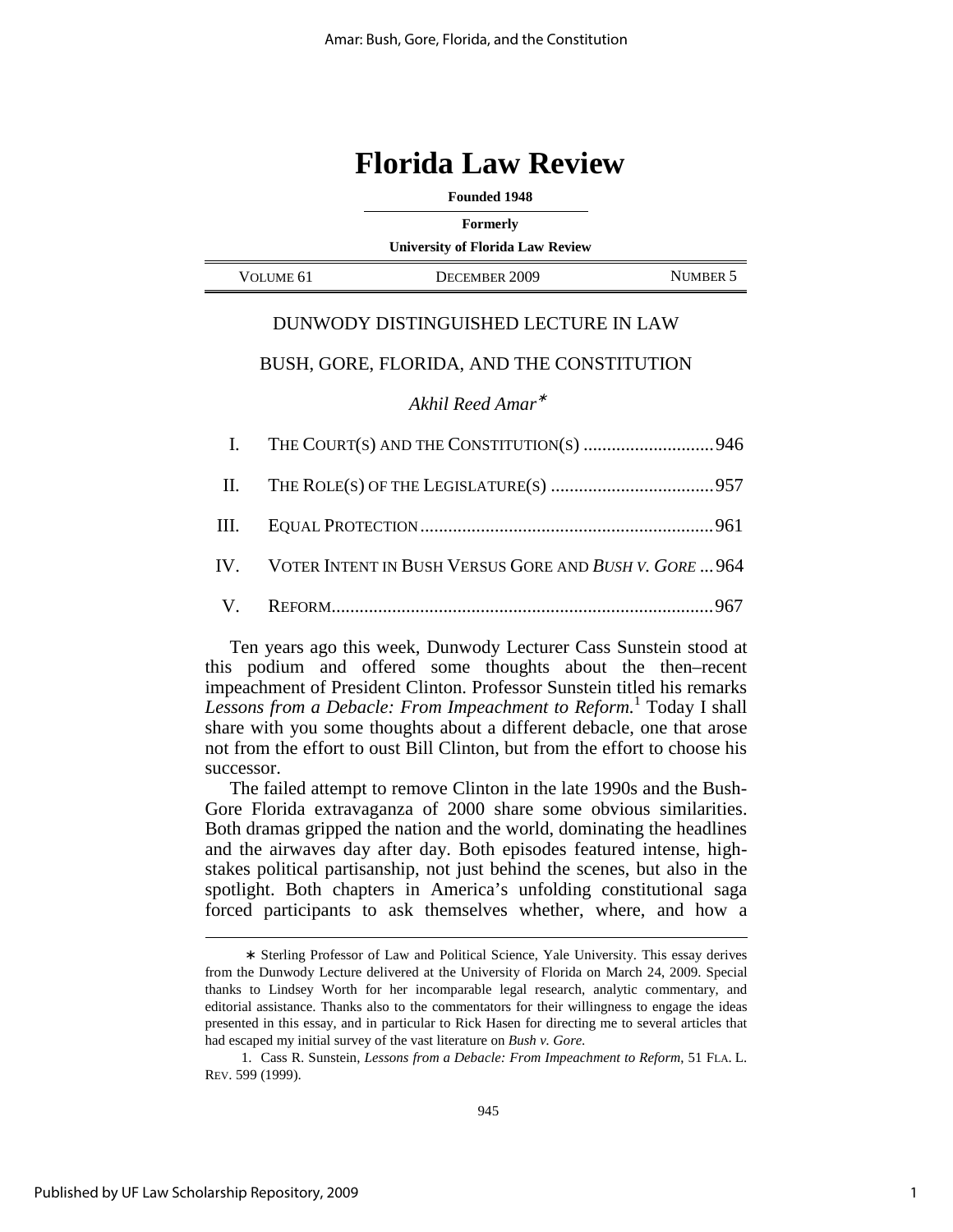coherent line could be drawn separating law from raw politics. And both times, Al Gore was the odd man out. (Remember, had Bill Clinton's opponents actually succeeded in forcing him from office in early 1999, his loyal Veep would have become President long before "butterfly ballots" and "dimpled chads" entered the national lexicon.)

In the years since the Florida recount, constitutional scholars from across the spectrum have weighed in with detailed legal analyses of many of the relevant statutory and constitutional issues. Two particularly fine collections of legal essays were published as books by the University of Chicago Press and by Yale University Press.<sup>2</sup> (Interestingly enough, the ubiquitous Professor Sunstein published three  $\text{essays}$  in these books;<sup>3</sup> yet another essay was authored by Professor Frank Michelman, who stood at this podium as the Dunwody Lecturer exactly one decade before Professor Sunstein and prophetically addressed the topic of voting rights.) $\textsuperscript{4}$ 

At this late date—now that all the shouting here in Florida has subsided and so many scholarly assessments are already in print—some of you may quite reasonably be wondering whether there are any new things left to say about the Bush-Gore episode. In what follows, I hope to put the various pieces of the Bush-Gore puzzle together in a distinctive way and to highlight a few points that are not yet widely understood.

## I. THE COURT(S) AND THE CONSTITUTION(S)

Let's start by noticing that a wide range of scholars seem to agree with the following proposition: "The Supreme Court twisted the law in the Bush-Gore affair." But here's the rub: *Which* Supreme Court did the twisting? Some scholars (mostly liberals) say that the *United States* Supreme Court played fast and loose with the law, while other scholars (mostly conservatives) insist that it was the *Florida* Supreme Court that acted in a lawless, partisan fashion.

Before I offer my own take on this topic, let me give you a flavor of the highly charged commentary thus far. On January 13, 2001, a month after the U.S. Supreme Court definitively ended the Florida recount,

 <sup>2.</sup> BUSH V. GORE: THE QUESTION OF LEGITIMACY (Bruce Ackerman ed., Yale University Press 2002) [hereinafter LEGITIMACY]; THE VOTE: BUSH, GORE AND THE SUPREME COURT (Cass R. Sunstein & Richard A. Epstein eds., University of Chicago Press 2001) [hereinafter THE VOTE].

 <sup>3.</sup> *See* Cass R. Sunstein, *Does the Constitution Enact the Republican Party Platform? Beyond* Bush v. Gore, *in* LEGITIMACY, *supra* note 2, at 177; Cass R. Sunstein, *Introduction: Of Law and Politics*, *in* THE VOTE, *supra* note 2, at 1; Cass R. Sunstein, *Order Without Law, in id.*, at 205.

 <sup>4.</sup> Frank I. Michelman, *Suspicion, or the New Prince*, *in* THE VOTE, *supra* note 2, at 123; Frank I. Michelman**,** *Conceptions of Democracy in American Constitutional Argument: Voting Rights*, 41 FLA. L. REV. 443 (1989).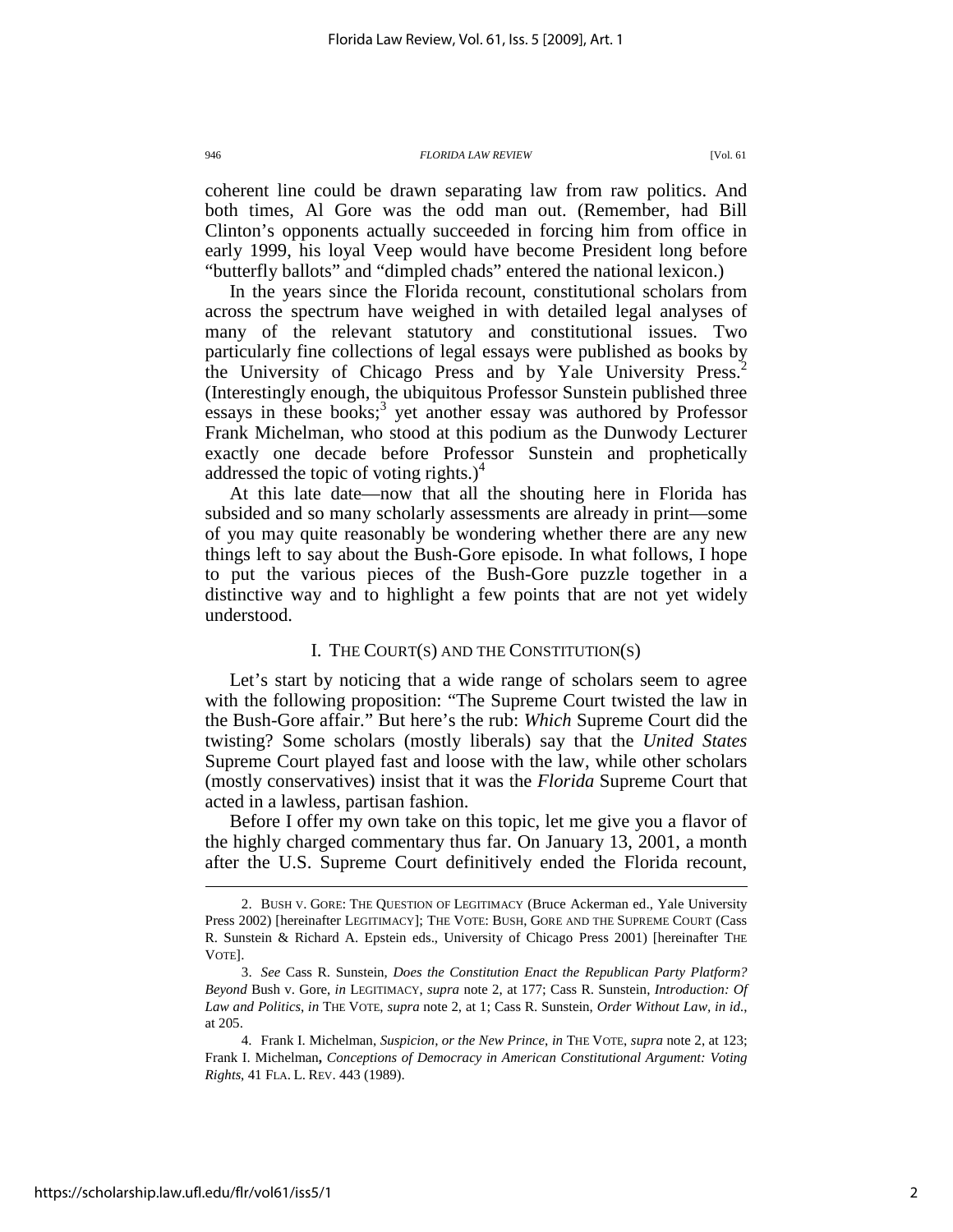more than 500 law professors from over 100 schools published a joint statement in the *New York Times*. 5 Signatories included Stanford's Margaret Jean Radin, Mark Kelman, and William Cohen; Columbia's George Fletcher; Yale's Robert Gordon; NYU's Derrick Bell; the University of Michigan's Terrance Sandalow; and the University of Texas's Sanford Levinson, to mention just a few.<sup>6</sup> In brief, their joint statement charged that:

By stopping the vote count in Florida, the U.S. Supreme Court used its power to act as political partisans, not judges of a court of law . . . [T]he conservative justices moved to avoid the "threat" that Americans might learn that in the recount, Gore got more votes than Bush. . . . But it is not the job of the courts to polish the image of legitimacy of the Bush presidency by preventing disturbing facts from being confirmed. Suppressing the facts to make the Bush government seem more legitimate is the job of propagandists, not judges.<sup>7</sup>

Elaborating on her views in the Yale University Press book, Bush v. Gore*: The Question of Legitimacy*, Professor Radin pulled no punches:

[I]nstead of deciding the case in accordance with preexisting legal principles, . . . five Republican members of the Court decided the case in a way that is recognizably nothing more than a naked expression of these justices' preference for the Republican Party. . . . [T]he Republican justices' "analysis" doesn't pass the laugh test, particularly their decisions to stop the vote count and to forbid the Florida Supreme Court from addressing the constitutional problems the federal Supreme Court purported to find. . . .

How many readers can say with a straight face that if the case had been *Gore v. Bush*—that is, if all facts were the same except that Florida was controlled by Democratic officials, Gore were a few hundred votes ahead in the count, and Gore brought a federal case to stop a recount Bush had sought under state law—it would have come out the same?

. . . We cannot now afford, I think, to pretend that we

l

 <sup>5.</sup> *554 Law Professors Say*, N.Y. TIMES, Jan. 13, 2001, at A7.

 <sup>6.</sup> *Id.*

 <sup>7.</sup> *Id.* (capitalization altered).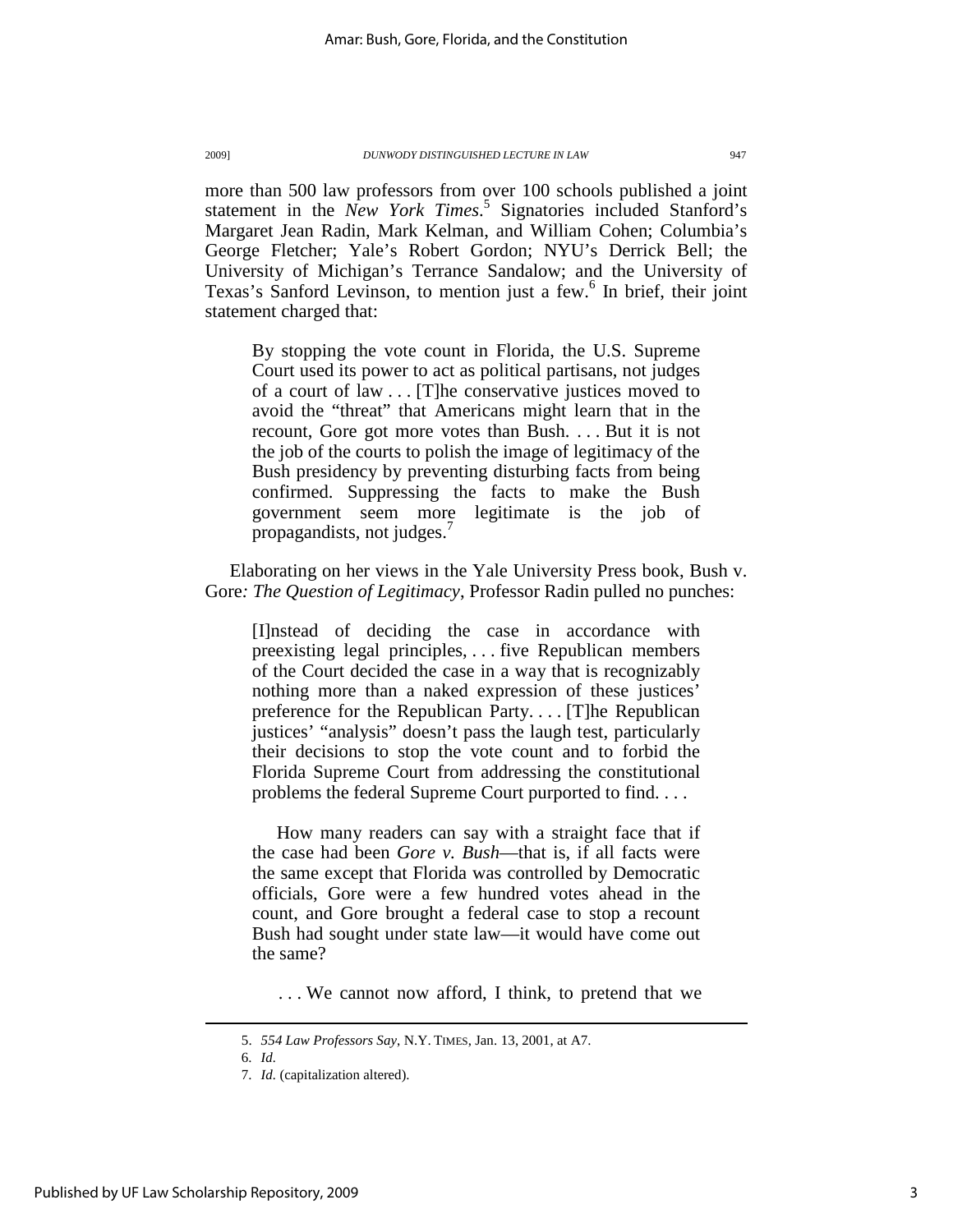see the rule of law when we know that we are seeing the opposite. That is why I refer here to Republican justices rather than simply justices; they have forfeited the presumption of impartiality that goes with the judicial role.<sup>8</sup>

Several other distinguished contributors to *The Question of Legitimacy* volume leveled similar accusations of lawlessness against the United States Supreme Court. Professor Jed Rubenfeld proclaimed that *Bush v. Gore* was, "as a legal matter, utterly indefensible. . . . There was no December 12 deadline. The majority made it up. On this pretense, the presidential election was determined."<sup>9</sup> On Rubenfeld's view, the "illegality," "breathtaking indefensibility," and "wrongness" of the Justices' action reflected a complete lack of judicial principle, thereby making *Bush v. Gore* "worse even than the notorious *Plessy*."<sup>10</sup> Professor Jack Balkin opened his essay as follows: "On December 12, 2000, the Supreme Court of the United States *illegally* stopped the presidential election and handed the presidency to George W. Bush."<sup>11</sup> Professor Bruce Ackerman offered a similarly harsh assessment:

I . . . protest[] in the name of the rule of law.

. . . *To demand equal protection but to prevent Florida from satisfying this demand*—this is not bad legal judgment; this is sheer willfulness.

The Court's defense—that no time remained for Florida to meet the state's own December 12 deadline—is simply preposterous. Florida law contains no such "deadline."

Every lawyer knows that the Supreme Court should have sent the case back to the Florida courts . . .

 And the court gave *no* legally valid reason for this act of usurpation.<sup>12</sup>

So much for the scholars on one side of the debate. Now, hear the voices of scholars who saw the *Florida* Supreme Court as the lawless villain in the drama. Professor Richard Epstein condemned the Florida

 <sup>8.</sup> Margaret Jane Radin, *Can the Rule of Law Survive* Bush v. Gore*?*, *in* LEGITIMACY, *supra* note 2, at 114–15, 117, 122.

 <sup>9.</sup> Jed Rubenfeld, *Not as Bad as* Plessy*. Worse*, *in* LEGITIMACY, *supra* note 2, at 20, 26.

 <sup>10.</sup> *Id.* at 20–21.

 <sup>11.</sup> Jack M. Balkin, *Legitimacy and the 2000 Election*, *in* LEGITIMACY, *supra* note 2, at 210 (emphasis added).

 <sup>12.</sup> Bruce Ackerman, *Off Balance*, *in* LEGITIMACY, *supra* note 2, at 195–96.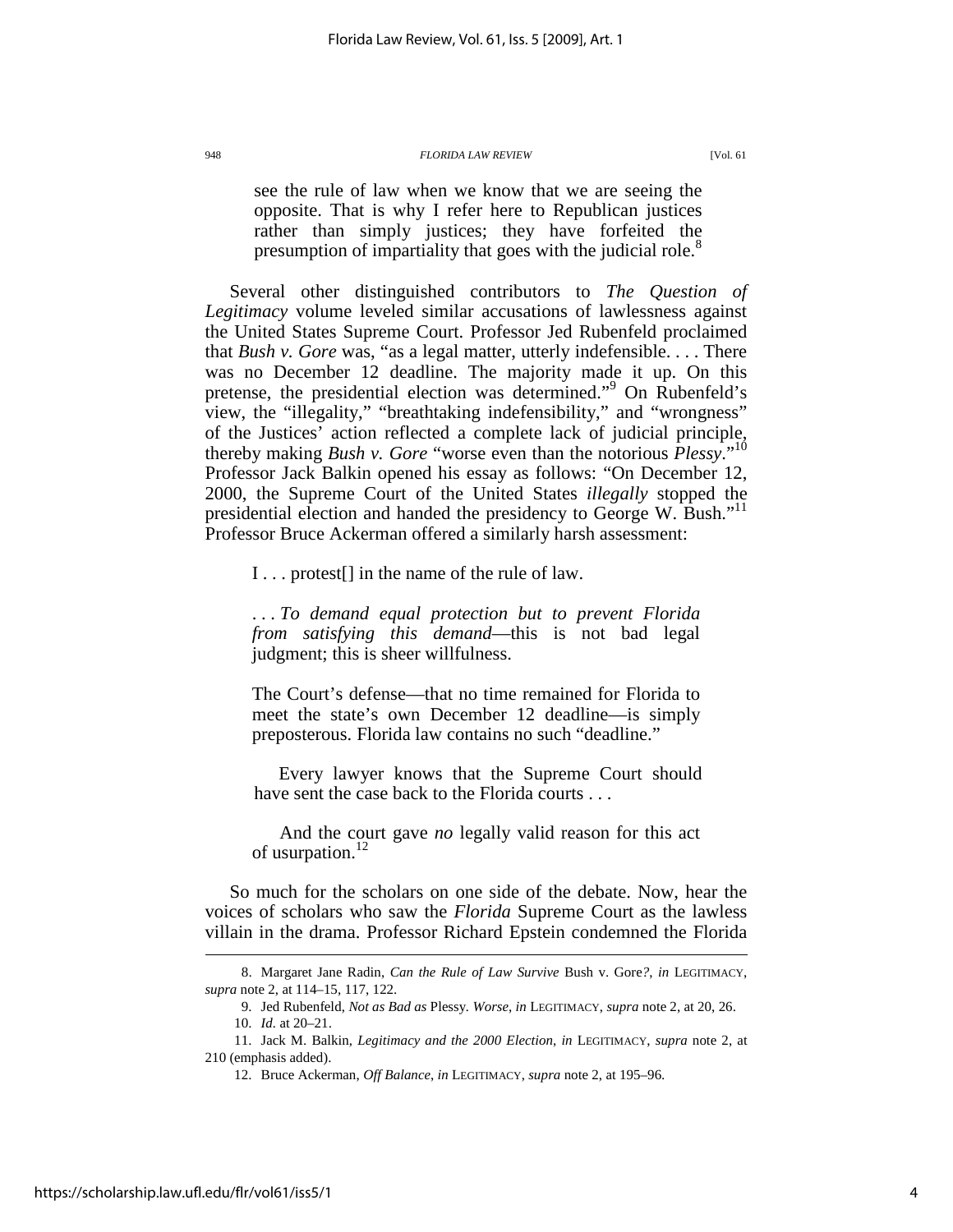Supreme Court for its "manifest errors" and its "abuse of discretion for partisan political ends."<sup>13</sup> Then-Professor Michael McConnell was even blunter:

In the Florida Supreme Court, which [was] composed entirely of Democratic appointees, Gore's lawyers found a . . . sympathetic ear. On grounds that seemed dubious at best and disingenuous at worst, the Florida court ruled each time in favor of Gore. . . . [The Florida Supreme Court] disregarded the plain language of the [Florida election] statute and substituted a new deadline entirely of its own making. This was obviously not "interpretation." From its denunciation of "hyper-technical reliance upon statutory provisions" to its fabrication of new deadlines out of whole cloth, the court demonstrated that it would not be bound by the legislature's handiwork.<sup>14</sup>

Professor Charles Fried—himself a former member of the Massachusetts Supreme Judicial Court and former United States Solicitor General—was more pointed still.<sup>15</sup> He began his essay by quoting an "expla[nation of] Florida politics"<sup>16</sup> offered by the fictional gangster Johnny Rocco in the 1948 movie, *Key Largo*:

You hick! . . . I take a nobody, see? . . . Get his name in the papers and pay for his campaign expenses. . . . Get my boys to bring the voters out. *And then count the votes over and over again till they added up right and he was elected*. 17

Having set the stage with this unsubtle suggestion of fraud and chicane in the Sunshine State, Fried proceeded to flay the Florida Supreme Court for its "clear act of insubordination"<sup>18</sup> to the U.S. Supreme Court's *Bush v. Palm Beach County Canvassing Board* (*Bush I*) decision,<sup>19</sup> the Rehnquist Court's first foray into the Florida  $2000$ litigation. In *Bush I*, the U.S. Supreme Court

16. *Id.*

 <sup>13.</sup> Richard A. Epstein, *"In such Manner as the Legislature Thereof May Direct": The Outcome in* Bush v Gore *Defended*, *in* THE VOTE, *supra* note 2, at 36.

 <sup>14.</sup> Michael W. McConnell, *Two-and-a-Half Cheers for* Bush v Gore, *in* THE VOTE, *supra* note 2, at 101, 108–09.

 <sup>15.</sup> Charles Fried, *An Unreasonable Reaction to a Reasonable Decision*, *in* LEGITIMACY, *supra* note 2, at 3.

 <sup>17.</sup> *Id.* (emphasis altered).

 <sup>18.</sup> *Id.* at 9.

 <sup>19. 531</sup> U.S. 70 (2000) (per curiam).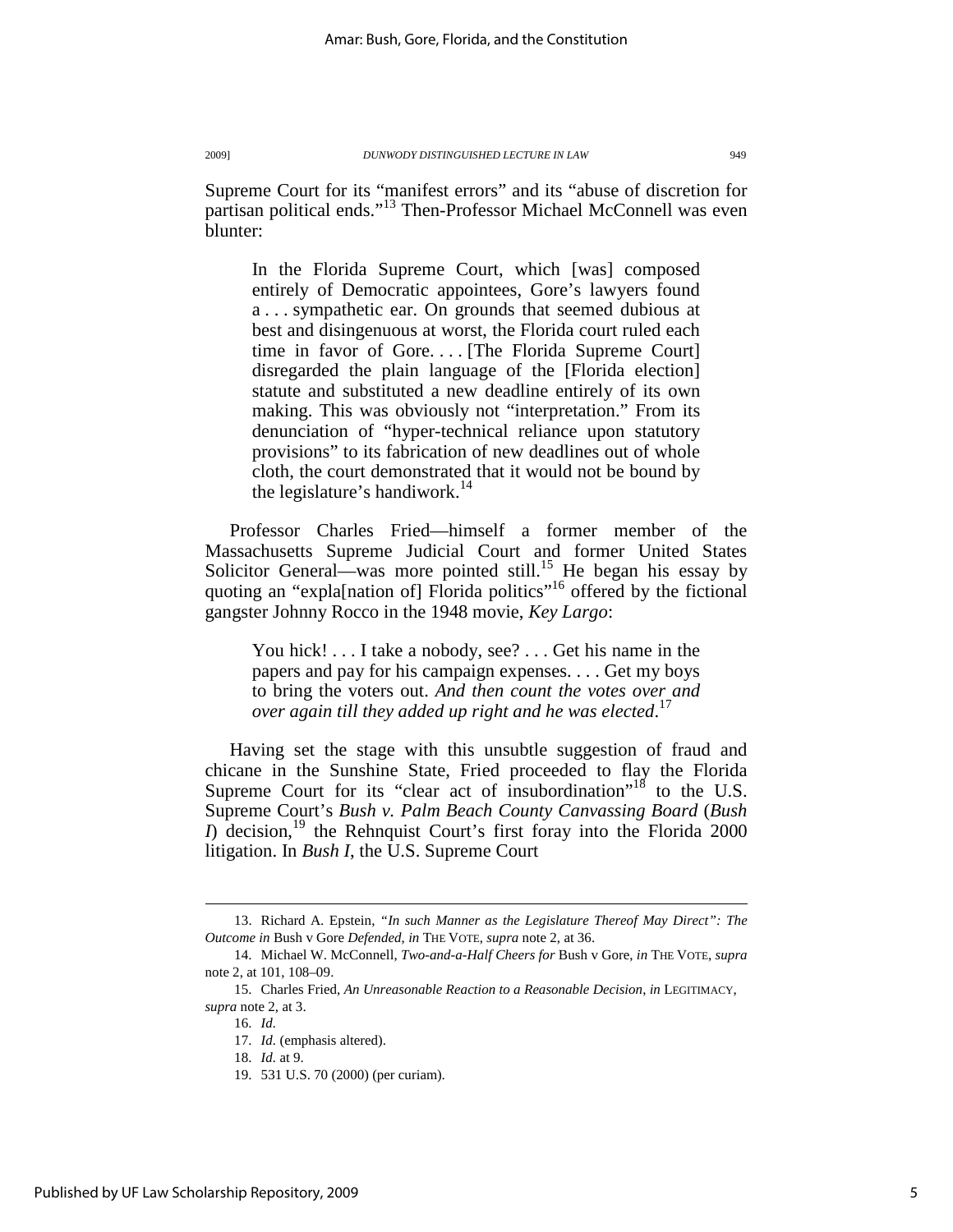had unanimously vacated [a prior] judgment of the Florida Supreme Court and asked the Florida court to clarify the basis for it. The Florida court . . . had disregarded the Supreme Court's mandate, and without even adverting to it, had given important effect to its own previous, now vacated, decision. . . . [Thus, the] Florida court, in a dispute that touched the whole nation, acted in a strangely irregular way[] . . . [that] gave rise to a reasonable concern that this was partisan manipulation. (As the Bush people put it: Keep on counting until Gore wins.)<sup>20</sup>

And if readers somehow missed the connection between this "keep on counting" barb and his opening punch line from the *Key Largo* gangster, Fried ended with a bang, intimating in his closing paragraph that *Bush v. Gore* was a case in which "a state court had been caught trying to steal the election."<sup>21</sup>

With the lines of scholarly debate now in plain view, let us take a step back. If, correctly or incorrectly, the Rehnquist Court believed that the Florida Supreme Court was indeed acting in bad faith, then perhaps this belief could explain why the U.S. Supremes felt they had to stop the recount altogether, rather than remand once again to judges whom they had come to view as judicial cheats. Perhaps the U.S. Justices might even have felt themselves justified in bending the law—if only to equitably straighten out the twists that they believed had been improperly introduced by the Florida justices. Indeed, as Professor David Strauss has shown in a splendid essay, many things both large and small that the Rehnquist Court did in the *Bush v. Gore* litigation make the most sense if the U.S. Justices had in fact believed that they were dealing with a lawless, partisan state bench trying to steal the presidency for its preferred candidate. $^{22}$ 

Suspicion arose in part because in overseeing the recount, the Florida Supreme Court seemed to have gone well beyond the words of the Florida election statute. Suspicion also arose because the Florida justices were presiding over a recount with uneven standards for counting disputed ballots.

We will come soon enough to the issue of unevenness and inequality. For now, let's concentrate on the claim that the Florida

 <sup>20.</sup> Fried, *supra* note 15, at 8–10.

 <sup>21.</sup> *Id.* at 19 (claiming that the "mirror image" of the actual *Bush v. Gore* would have been a case in which "a state court had been caught trying to steal the election for George Bush," thus implying that in *Bush v. Gore* itself, the Florida Supreme Court was caught trying to steal the election for Al Gore).

 <sup>22.</sup> David A. Strauss, Bush v Gore*: What Were They Thinking?*, *in* THE VOTE, *supra* note 2, at 185.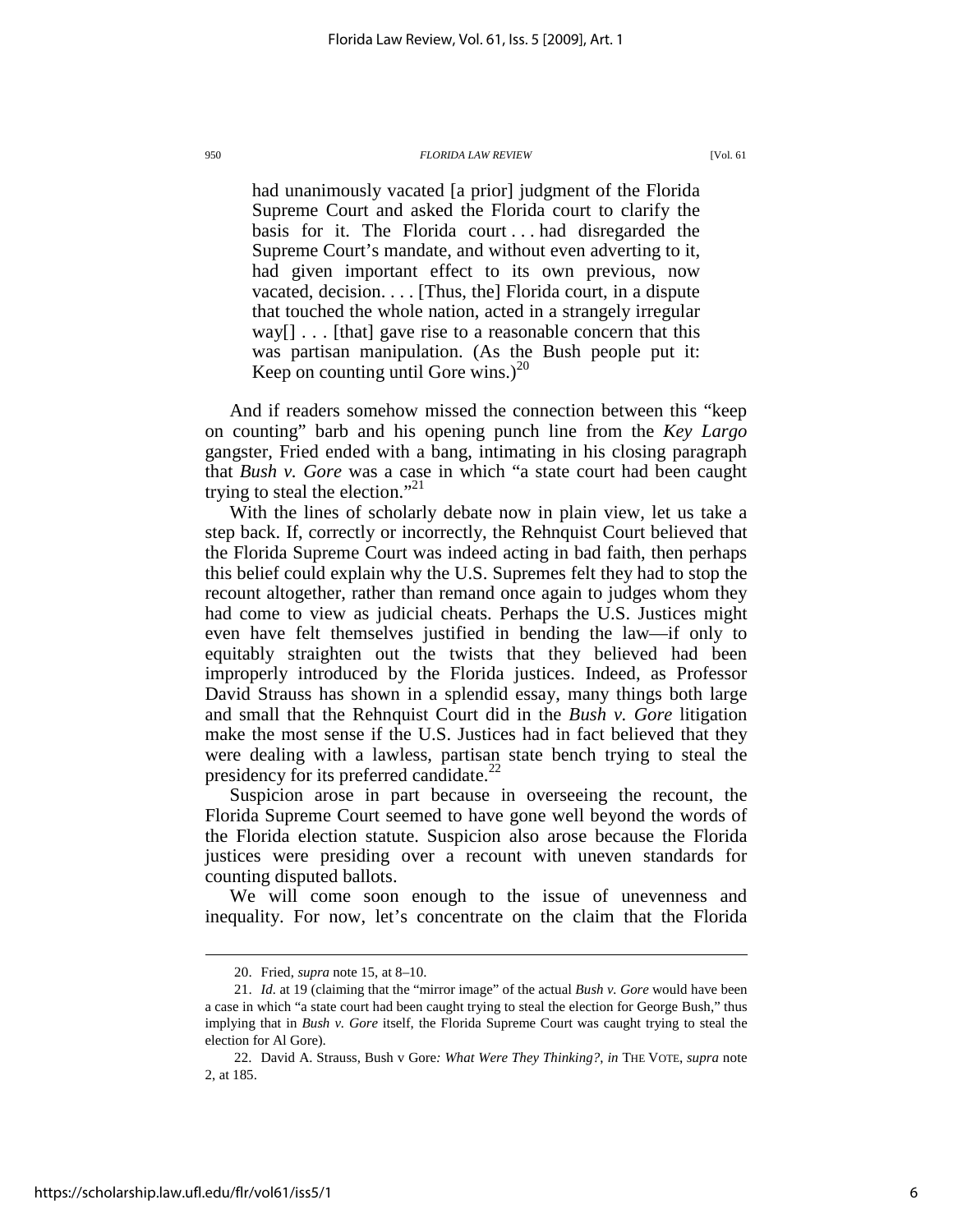justices were clearly wrong or perhaps even lawlessly partisan because they did not hew strictly to the letter of the Florida Election Code.

In his concurring opinion in *Bush v. Gore*, Chief Justice Rehnquist, joined by Justices Scalia and Thomas,<sup>23</sup> declared that by straying from the text of the election law adopted by the Florida Legislature, the Florida Supreme Court had violated the federal Constitution's Article II, Section 1, Clause 2, which provides that "[e]ach State shall appoint, in such Manner as the Legislature thereof may direct," presidential electors. For these three Justices—and for many subsequent scholarly defenders of the U.S. Supreme Court's ultimate decision in *Bush v. Gore*, such as Professors Epstein, McConnell, and Fried—the key word here is *legislature*. The U.S. Constitution says that the state *legislature* gets to make the rules about how presidential electors are to be chosen. And, the argument runs, if the state judiciary disregards those rules, the federal Constitution itself authorizes federal judges to step in to protect the state legislature's federally guaranteed role.

The Article II issue first arose in *Palm Beach County Canvassing*  Board v. Harris,<sup>24</sup> an earlier round of the recount litigation. In a unanimous decision handed down in late November 2000, the Florida Supreme Court openly referred to its decades-long tradition of construing the Florida election statute in light of the Florida Constitution.<sup>25</sup> In particular, the Florida justices stressed the right to vote as expressed in the Florida Constitution's Declaration of Rights:

Because election laws are intended to facilitate the right of suffrage, such laws must be liberally construed in favor of the citizens' right to vote[.] . . . Courts must not lose sight of the fundamental purpose of election laws: The laws are intended to facilitate and safeguard the right of each voter to express his or her will in the context of our representative democracy. Technical statutory requirements must not be exalted over the substance of this right.<sup>26</sup>

For this reason, the Florida Supreme Court declared that the Florida Election Code for presidential elections was valid only if the code provisions "impose no 'unreasonable or unnecessary restraints' on the

 <sup>23.</sup> Bush v. Gore, 531 U.S. 98, 112–13, 122 (2000) (Rehnquist, C.J., concurring).

 <sup>24. 772</sup> So. 2d 1220 (Fla. 2000).

 <sup>25.</sup> *Id.* at 1227–28 ("Twenty-five years ago, this Court commented that the will of the people, not a hyper-technical reliance upon statutory provisions, should be our guiding principle in election cases . . . . 'By refusing to recognize an otherwise valid exercise of the right of a citizen to vote for the sake of sacred, unyielding adherence to statutory scripture, we would in effect nullify that right'"—a right guaranteed by "'[o]ur federal and state constitutions.'" (quoting Boardman v. Esteva, 323 So. 2d 259, 263 (Fla. 1975))).

 <sup>26.</sup> *Id.* at 1237 (footnotes omitted).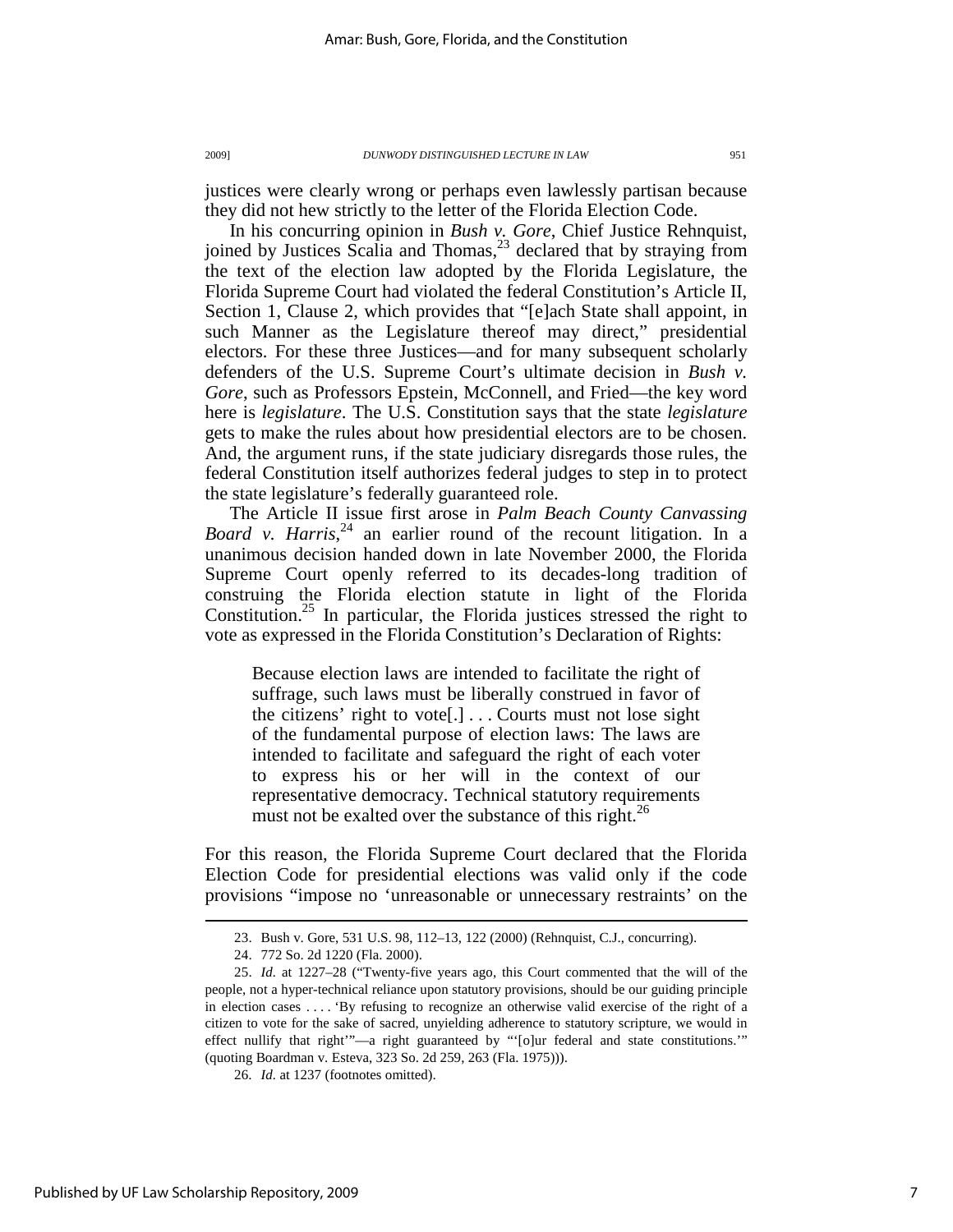right of suffrage<sup>[]"</sup> guaranteed by the state constitution.<sup>27</sup> On December 4, 2000, in *Bush I*, the Rehnquist Court unanimously vacated the Florida Supreme Court's *Palm Beach* ruling.<sup>28</sup> The *Bush I* Court's short per curiam opinion hinted that the Florida justices may well have violated the federal Constitution's Article II by using the Florida state constitution to limit the Florida state legislature—the body that, as we have seen, is broadly empowered by Article II to prescribe rules for presidential elections. $\frac{2}{3}$ 

On remand, the Florida Supreme Court failed to explain clearly why, notwithstanding Article II's broad grant of power to the Florida Legislature, the Florida judiciary nevertheless had understood itself to be authorized to use the state constitution to cabin, modify, disregard, and supplement various parts of the election code adopted by the state legislature.<sup>30</sup> Whereas the initial *Palm Beach* ruling had been unanimous, the Florida Supreme Court on December 8, 2000, split four to three, and its chief justice, Charles Wells, dissented in an opinion that worried aloud about the Article II issue.<sup>31</sup> Although the Florida Supreme Court supplemented its splintered decision three days later with yet another opinion—this one commanding the votes of six out of seven justices $32$ —it was too little too late. The U.S. Supreme Court had already granted review of the earlier decision and had stayed the recount pending its review.  $33$ 

As we have seen, Professor Fried pointed an accusatory finger at the Florida justices for their failure to address the U.S. Supreme Court's concerns in *Bush I* about whether, and how, the Florida Constitution could limit the Florida Legislature in the face of Article II's seemingly plenary empowerment of the state legislature.<sup>34</sup> For Fried, the Florida justices' actions were insubordinate to the U.S. Supreme Court, to Article II, and to the Florida Legislature.<sup>35</sup> Professors Epstein and McConnell likewise highlighted the Florida Supreme Court's seeming violation of Article II and usurpation of the Florida Legislature's role

 $\overline{a}$ 

 32. Palm Beach County Canvassing Bd. v. Harris, 772 So. 2d 1273 (Fla. 2000). Chief Justice Wells dissented. *Id.* at 1292 (Wells, C.J., dissenting).

 <sup>27.</sup> *Id.* at 1236 (quoting Treiman v. Malmquist, 342 So. 2d 972, 975 (Fla. 1977)).

 <sup>28.</sup> Bush v. Palm Beach County Canvassing Bd., 531 U.S. 70, 78 (2000) (per curiam).

 <sup>29.</sup> *Id.* at 75–78.

 <sup>30.</sup> For one promising passage that began to lay the foundation of such an explanation, but failed to drive home the source and the breadth of the state judiciary's authority to forcefully deploy the state constitution in presidential elections, see Gore v. Harris, 772 So. 2d 1243, 1253–54 & n.11 (Fla. 2000).

 <sup>31.</sup> *Gore*, 772 So. 2d at 1268 (Wells, C.J., dissenting).

 <sup>33.</sup> Bush v. Gore, 531 U.S. 1046 (2000).

 <sup>34.</sup> *See* Fried, *supra* note 15, at 3, 8–10, 19.

 <sup>35.</sup> *Id.* at 9.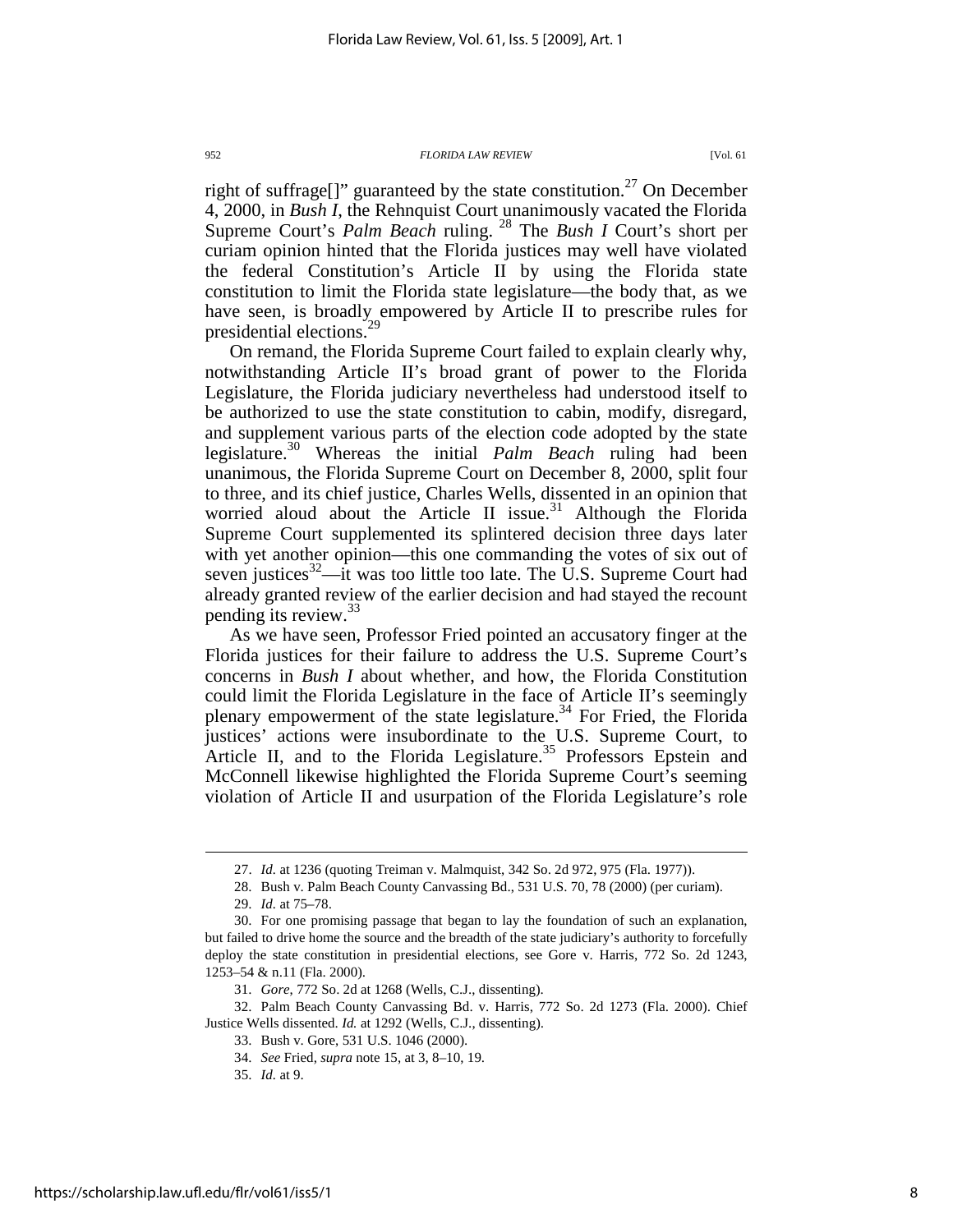under that federal constitutional provision.<sup>36</sup> (Indeed, Epstein disclaimed reliance on equal protection arguments against the Florida justices, preferring an Article II argument that inspired the very title of his essay—*"In such Manner as the Legislature Thereof May Direct": The Outcome in* Bush v Gore *Defended*.)

After the *Bush I* remand, it was a momentous mistake for the Florida Supreme Court to have issued a decision that neglected to address the Article II issue in detail. But this neglect was not necessarily the product of intentional insubordination to the U.S. Supreme Court. The clock was ticking down fast, and the Florida justices had many issues to deal with all at once. $37$ 

And here is the key point: Despite their failure to address the issue squarely, the Florida justices acted in perfect harmony with Article II, rightly understood, when they relied on the Florida Constitution to go behind and beyond the words of the Florida Legislature's Election Code. The very structure of that code deputized the Florida judiciary to construe and implement the code's myriad provisions in a manner that would strictly conform to the grand voting-rights principles of the Florida Constitution. Had the Florida Supreme Court been clearer on this pivotal issue, either in the initial *Palm Beach* case or on remand, the basic error of the Article II assault on the Florida judiciary would have been clear for all to see. Once we understand the proper role of the Florida Constitution in the *Bush* litigation, the arguments of Chief Justice Rehnquist and Justices Scalia and Thomas, and of Professors Epstein, McConnell, and Fried do not just dissolve. They boomerang.

Here is what the Florida Supreme Court should have said:

Just as Article II of the U.S. Constitution empowers the Florida Legislature to direct the process of selecting presidential electors, Article II of course also allows the Florida Legislature, if it chooses, to cabin its own power in light of our state constitution, and to delegate the last word to resolve and manage disputed presidential elections in Florida to the Florida judiciary. We hereby hold that the Florida Legislature has done just that by deputizing us, the Florida judiciary, to construe the Florida statutes and regulations regarding presidential elections against the backdrop of the Florida Constitution. Indeed, the Florida legislature has empowered us, the Florida judiciary, to equitably adjust and modify the sometimes hypertechnical and confusing maze of election regulations and code provisions so as to bring the letter of election law into

 <sup>36.</sup> Epstein, *supra* note 13, at 19–37; McConnell, *supra* note 14, at 103–05, 108–09.

 <sup>37.</sup> *See Gore*, 772 So. 2d at 1279 n.2 (explaining the time crunch).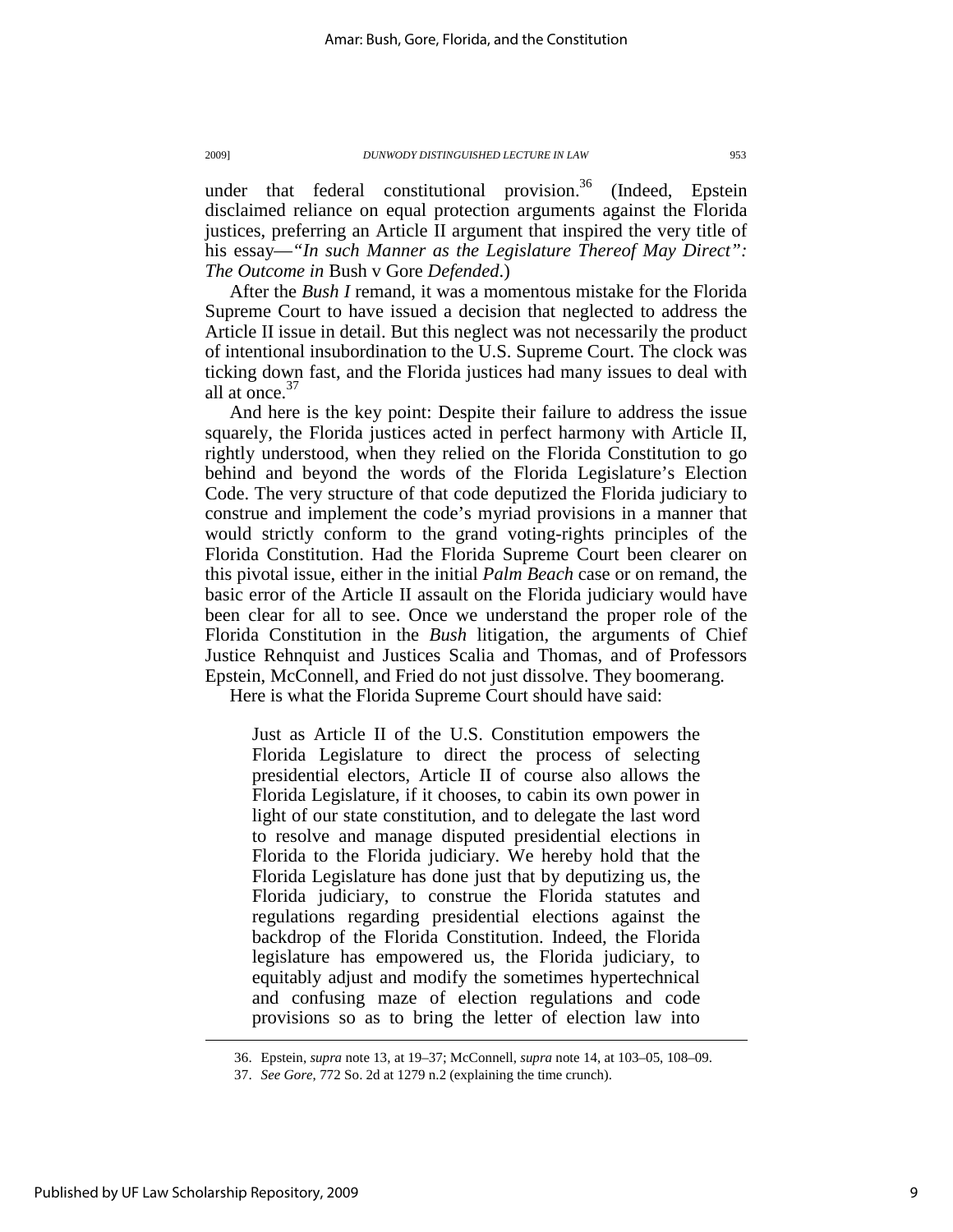harmony with the spirit and grand principles of the state constitution. As our longstanding case law makes clear, the Florida Constitution emphatically affirms the people's right to vote and right to have every lawful vote reflecting a clearly discernable voter intent counted equally. We need not decide today whether, in a presidential election, the Florida Constitution applies *of its own force;* rather we hold that the Florida Constitution applies simply because *the Florida Legislature has made it applicable and has deputized us to vindicate its spirit in presidential elections here in Florida.*

This legislative power is not merely consistent with Article II; it derives from Article II. In general, no federal court (not even the U.S. Supreme Court!) may lawfully intervene to protect the Florida Legislature from the Florida courts in the name of Article II, for any such federal court intervention would itself violate the very principle of Article II being asserted. To repeat: pursuant to Article II, the Florida Legislature has designated the *Florida judiciary* as its chosen deputy in this matter.

Surely Article II would have been satisfied had the Florida election statute *explicitly* stated that "every provision of this presidential election code should be construed or judicially revised to conform to the letter and spirit of the right to vote under the Florida Constitution's Declaration of Rights, as that Declaration has been and will continue to be definitively construed by the Florida judiciary." We believe that the Florida statute has done just that in substance, albeit in different words. Here is why: The Florida Election Code rules for presidential elections are the same as the Florida Election Code rules for other elections, including state elections for state positions. It is absolutely clear that the Florida Constitution does apply to these other elections. It is equally clear that this Court—the Florida Supreme Court—is broadly empowered to protect the fundamental state constitutional right to vote in these state elections, even if protecting that right may require this Court to go beyond and behind the strict and at times hypertechnical words of the statutes and regulations. Unless the state legislature clearly indicates otherwise—and it has never done so—the same interpretive principles concerning the importance of the right to vote and the authority of Florida judges to construe all rules and regulations against the backdrop of that right apply to presidential elections as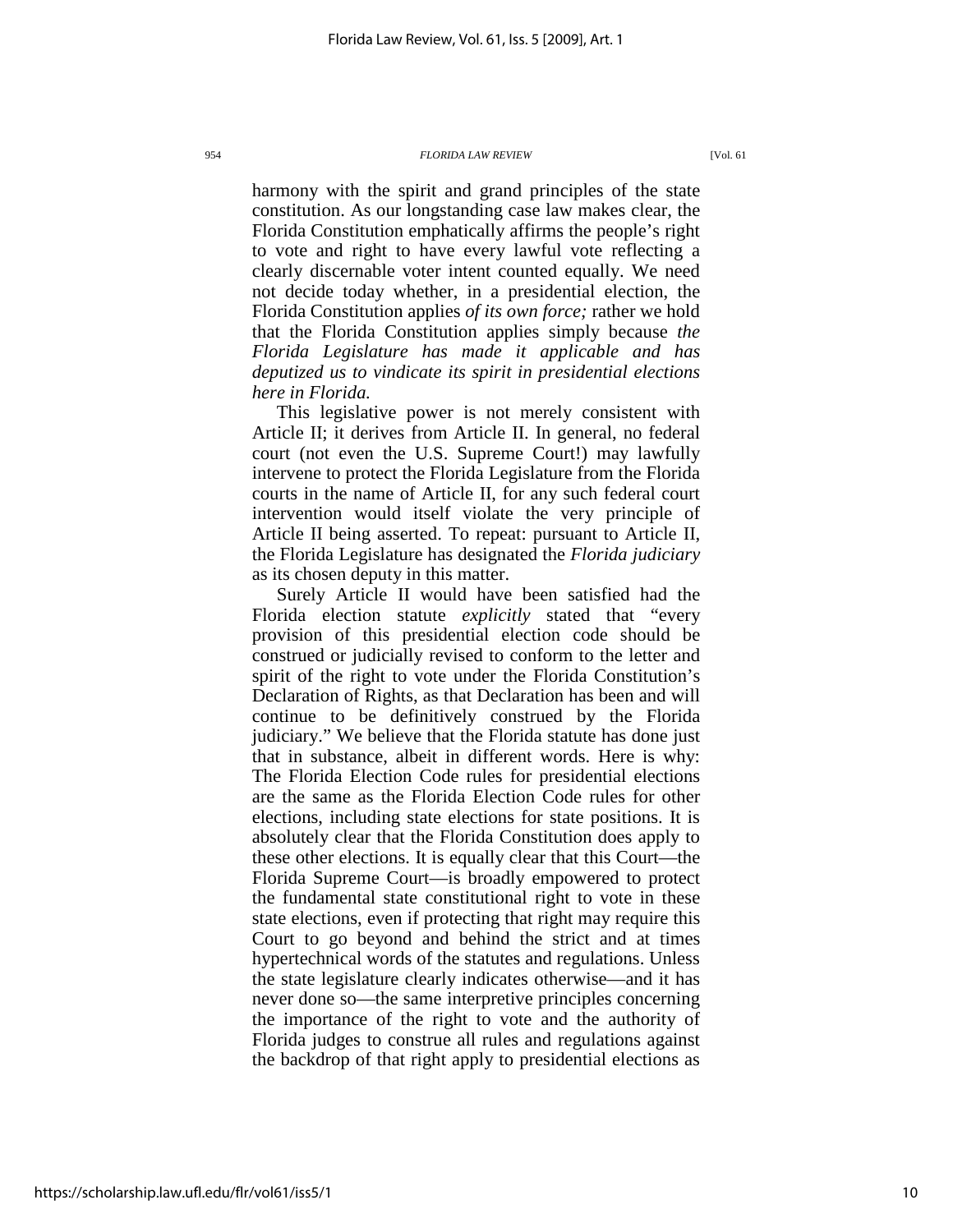2009] *DUNWODY DISTINGUISHED LECTURE IN LAW* 955

well.

For example, if a voter were to use an ink pen rather than a lead pencil to fill in the oval bubble that appeared next to a candidate's name on a printed ballot, longstanding Florida case law makes it clear that this pen mark would ordinarily constitute a valid vote, even if the regulations instructed voters to use number two pencils when marking their ballots. Given that pen marks on a particular ballot should be counted in an election for state representative, or for any other state, local, or federal official, surely the presidential-election section of the ballot should be handled the same way. It would be odd indeed—absent a very clear legislative indication to the contrary—to count pen marks *everywhere else* on this ballot and yet refuse to count virtually identical pen marks in the presidential-election section of *the very same ballot*.

Alas! The Florida justices never offered up such a crisp and cogent Article II explanation of their conduct in the 2000 election—although they did come very close to doing so in a too-little-too-late decision handed down days after the Rehnquist Court had dramatically stayed the recount and indeed just hours before that Court's final ruling in Bush v. Gore.<sup>38</sup> Despite their failure to hammer home the Article II propriety of their earlier reliance on the Florida Constitution, I believe that the Florida justices' actions in general were legally defensible, and often quite admirable, when understood in light of what I have just said.<sup>39</sup> Though the Florida Supreme Court did not explain itself

 <sup>38.</sup> *Id.* at 1282, 1291. In general, subsequent scholarly commentary has tended to slide past the three crucial Article II points, as I see them. First, regardless of whether the Florida Constitution applied of its own automatic self-executing force to the presidential election in Florida, it surely did apply because the Florida Legislature implicitly incorporated its principles into the basic structure of the unitary Florida election statute. Second, the Florida Supreme Court failed to make this first point crystal clear in its initial expositions. Third, had the Florida Supreme Court made the first point clear before the Rehnquist Court issued its fateful December 9 stay, the basic error of the Rehnquist concurrence would have been glaringly obvious— Rehnquist's Article II argument boomerangs once we see that the Florida Legislature itself gave the Florida judiciary the authority to deploy the Florida Constitution to interpret and implement the entire statutory election code and to adjust or even abandon provisions of the code that violated basic state constitutional principles, as construed by the state judiciary. For a particularly thoughtful, albeit less emphatic, exposition of the first point, see Robert A. Schapiro, *Conceptions and Misconceptions of State Constitutional Law in* Bush v. Gore, 29 FLA. ST. U. L. REV. 661, 683–88 (2001).

 <sup>39.</sup> Although the notion that a state court can cabin, modify, disregard, and even supplement—in effect, "rewrite"—various parts of a state statute in order to bring the statute in conformity with the state constitution might initially raise an eyebrow, the judicial power to "rewrite" a statute in certain situations is simply one aspect of American-style judicial review.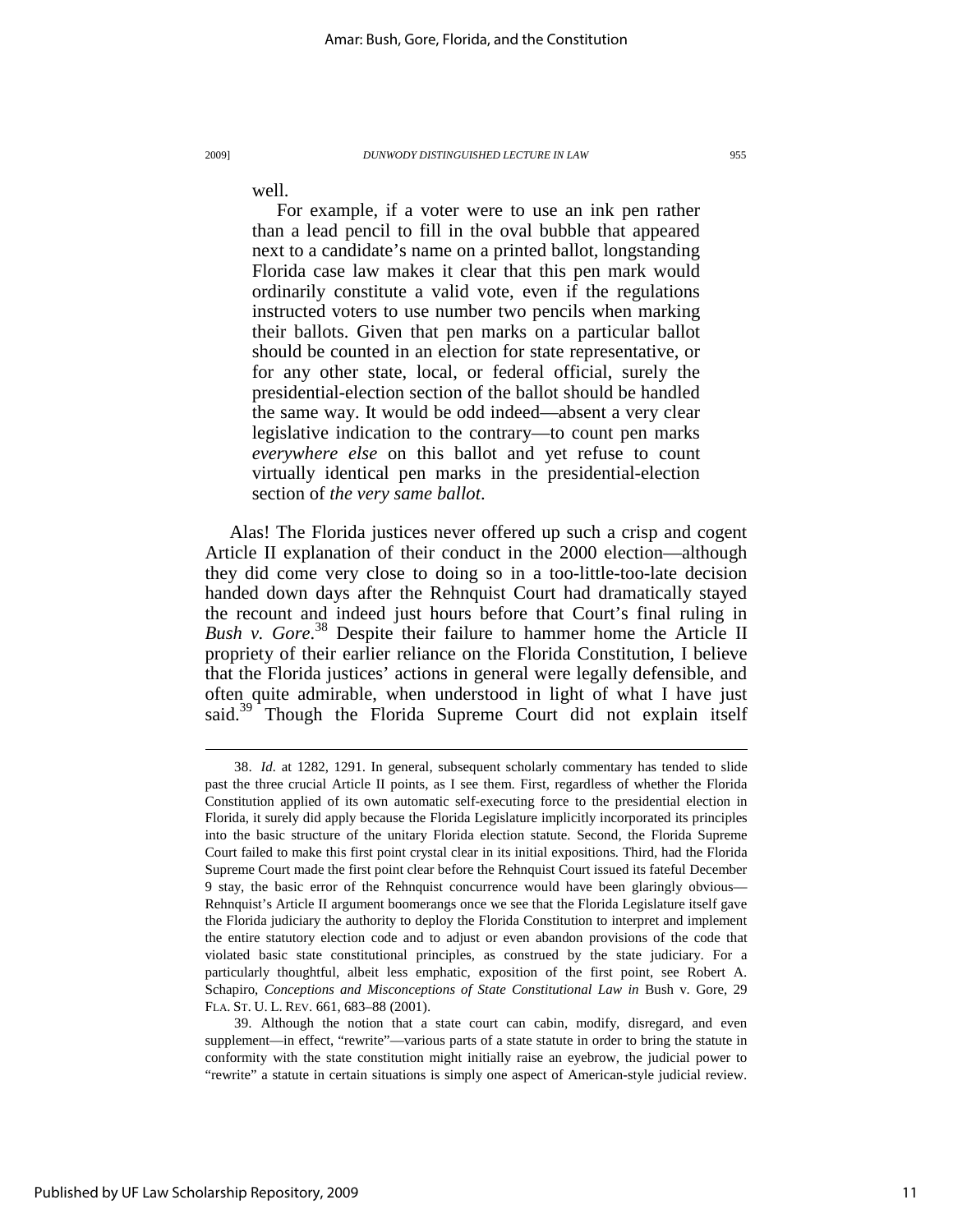perfectly in the rush of the moment, it largely did the right legal things and for the right legal reasons. What is more, its rulings in November and December of 2000 were quite consistent with its rulings on similar election issues that had arisen long before George W. Bush squared off against Al Gore. (The same, alas, cannot generally be said of the Rehnquist Court.)

Early on in the Bush-Gore litigation, the Florida justices intuitively saw the presidential election in light of similar issues that had come before them (and before other state supreme courts with similar state constitutional guarantees) in previous non-presidential elections.<sup>40</sup> In these earlier cases, the Florida courts and other, similarly situated state supreme courts had at times gone beyond—and even against—the strict letter of election laws in order to vindicate the larger spirit behind those laws, a spirit aimed at assuring that all votes would in fact be counted if voter intent could be deduced. $41$  According to this longstanding and admirable set of cases, in Florida and elsewhere, even if a code or a regulation instructed a given voter to use a pencil to check a box or fill in a bubble on a printed ballot, a ballot that used a pen (a technical "undervote") should still be counted. Even if a code or a regulation instructed a voter not to write in the name of any candidate whose name already appeared printed on the ballot, a ballot that both checked the box alongside the candidate name and also wrote in the same name (a technical "overvote") should be counted. A fortiori, a voter should not have his or her vote go uncounted because some bureaucrat goofed or some machine failed to give effect to the voter's obvious and manifest intent. The Florida Legislature was fully aware of judicial rulings such as this, and the state legislature blessed this well-established case law when it continued to enact election statutes against the backdrop of, and in extended dialogue with, the various election-law rulings of the Florida courts.

For a prominent recent example of a federal court in effect "rewriting" a federal statute so as to render that statute compliant with the federal Constitution as construed by the Court, see United States v. Booker, 543 U.S. 220, 244–68 (2005) (opinion of the Court in part, per Breyer, J.), which effectively rewrote a federal sentencing guidelines statute so as to bring the statute into compliance with the Supreme Court's interpretation of the Sixth Amendment. For an even more recent case in which the U.S. Supreme Court sharply bent the seemingly plain meaning of a statute in order to minimize the statute's arguable unconstitutionality, see Nw. Austin Mun. Util. Dist. No. One v. Holder, 129 S. Ct. 2504 (2009), a case argued and decided only weeks after this lecture was delivered.

 <sup>40.</sup> Palm Beach County Canvassing Bd. v. Harris, 772 So. 2d 1220, 1236–38 (Fla. 2000).

 <sup>41.</sup> *See, e.g.*, Treiman v. Malmquist, 342 So. 2d 972, 975 (Fla. 1977); Boardman v. Esteva, 323 So. 2d 259, 269–70 (Fla. 1975); State *ex rel*. Carpenter v. Barber, 198 So. 49, 50–51 (Fla. 1940). *See generally* Richard L. Hasen, *The Democracy Canon*, 62 STAN. L. REV. (forthcoming 2009).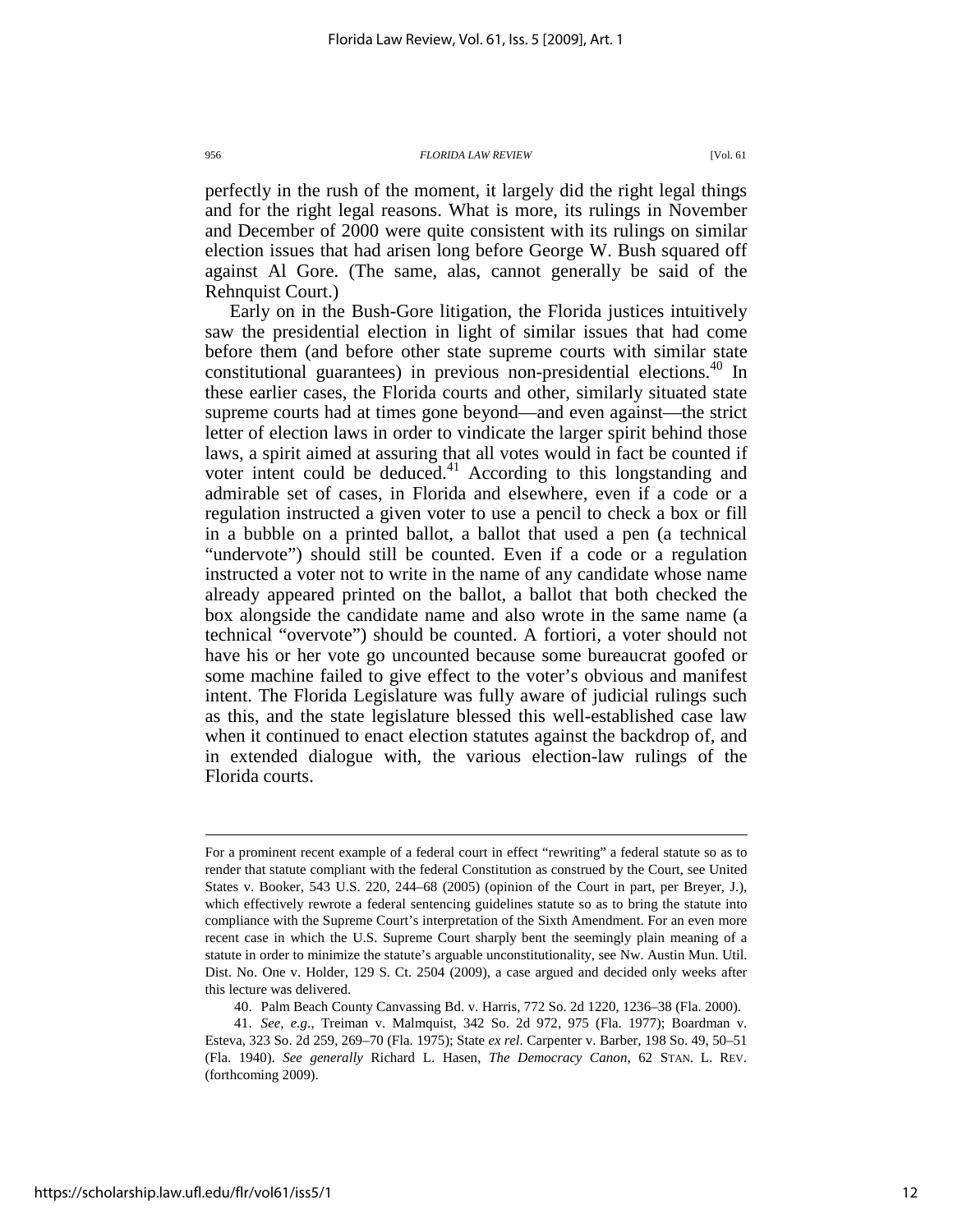#### 2009] *DUNWODY DISTINGUISHED LECTURE IN LAW* 957

One final, parenthetical, point on this topic. Nothing in the Florida election code said that Florida courts owed super-strong, unwavering deference to all rulings of the secretary of state or county election boards, regardless of the context of the election issue involved or the reasonableness of the initial rulings made by these nonjudicial officials. General principles of state constitutional law and state administrative law properly counseled judicial skepticism of such nonjudicial decisionmakers where basic elements of the fundamental right to vote were at stake and where these nonjudicial officials appeared to be acting in a highly partisan or highly inexpert manner. $^{42}$ 

Nothing in Florida's laws or traditions required the secretary of state in 2000 to be law-trained, and in fact, Secretary of State Katherine Harris was not law-trained. She showed dubious legal judgment in deciding before the 2000 election to serve as a campaign official for candidate George W. Bush. (Professor Steven Calabresi, the co-founder of the Federalist Society, has labeled her decision "foolish.")<sup>43</sup> Early rulings made by Ms. Harris raised a vivid specter of severe partisanship, and also suggested that she simply failed to fully appreciate the deep constitutional principle that every legal vote with a truly discernable voter intent should be counted, regardless of bureaucratic mumbo jumbo or statutory legalese. (One particularly important Harris ruling early on was sharply and persuasively contested by the Florida Attorney General's office, an office with a long tradition of legal and state constitutional expertise.)<sup>44</sup> The law-trained Florida justices were sensitive stewards of deep and longstanding constitutional principles when they declined to give blind deference to dubious decision-makers such as Harris.

## II. THE ROLE(S) OF THE LEGISLATURE(S)

Let us now turn to focus even more directly on the entity explicitly empowered by Article II, namely, the Florida Legislature.

In the umpteen-ring circus that was Florida 2000—with riveting dramas and curious comedies simultaneously playing out in various county canvassing boards, in multiple state and federal judicial proceedings, in the Florida Secretary of State's office, in the Florida Attorney General's office, and elsewhere—the Florida Legislature also craved a piece of the action and a part of the limelight. Meeting in Tallahassee, lawmakers in late November and early December began to make noises about their alleged right to take matters into their own hands by naming their own set of electors (who would be pledged to

 <sup>42.</sup> *See* Michael J. Klarman, Bush v. Gore *Through the Lens of Constitutional History*, 89 CAL. L. REV. 1721, 1743 & n.113 (2001).

 <sup>43.</sup> Steven G. Calabresi, *A Political Question*, *in* LEGITIMACY, *supra* note 2, at 129, 132.

 <sup>44.</sup> Fla. Op. Att'y Gen. 2000-65 (2000), 2000 WL 1707267, at \*1–3.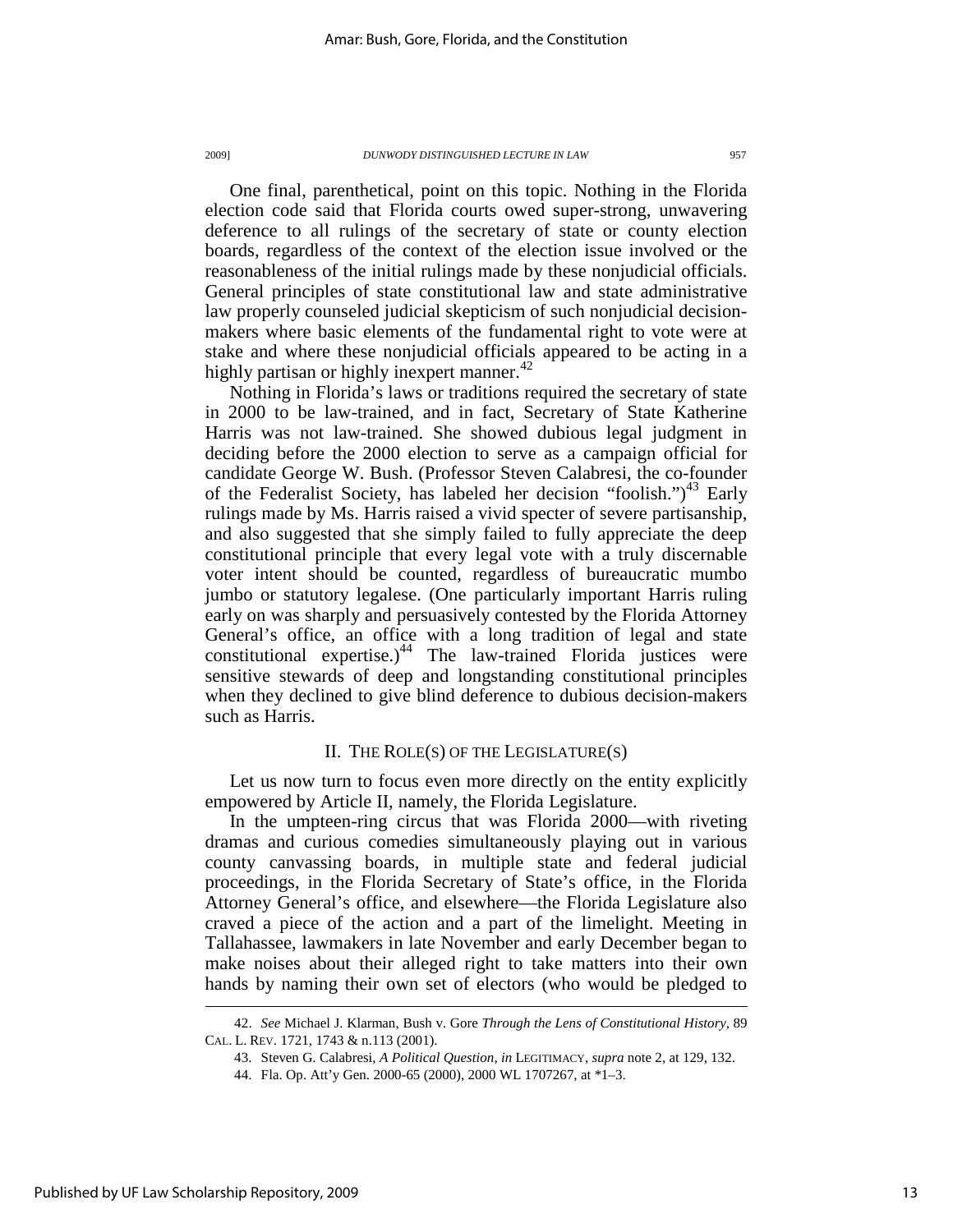George W. Bush) if the recount did not end quickly and with the pro-Bush result that these legislators demanded.

At first blush, such a legislative assertion might seem wholly justifiable. As we have seen, Article II explicitly empowers the state legislature to direct how presidential electors shall be chosen. But on sober second thought, the rumblings of the Florida legislators should strike us as deeply troubling. For the Florida Legislature had *already* spoken—had already laid down the rules in its initial election laws. These rules provided that the Florida judiciary—and not the Florida Legislature—would ultimately oversee and adjudicate electoral disputes for all elections (other than, perhaps, elections for state legislative positions, for which each legislative house might indeed claim state constitutional authority to be the final election judge<sup>45</sup>).

To be clear: Prior to the November election, the Florida Legislature was not obliged to have structured the presidential election rules as it did. Had it so chosen, the Florida Legislature in, say, January 2000, might have enacted a law naming itself as the arbitration board of all presidential election disputes that might arise in November. Going against the grain of the unbroken and universal state practice of the last century and a half, perhaps the Florida Legislature might even have chosen to dispense with a presidential election altogether in Florida. In this weird alternative universe, perhaps the Florida legislators might have simply provided that the legislature itself would name its own set of presidential electors come November—the voters be damned!

But of course, the Florida Legislature did none of these things prior to election day. Instead, it kept in place its traditional election and adjudication process, which contemplated no ongoing legislative role after the people of Florida had spoken on election day and the courts had adjudged any legal issues that might have arisen. Had the legislature in December 2000 actually tried to insinuate itself into the process, it would have been changing the rules in the middle of actually, after!—the game, in violation of basic rule-of-law ideals.

To recast the point in the more technical language of Article II, the "legislature" that was constitutionally empowered was the Florida Legislature before election day—not the Florida Legislature after election day. Any effort by that later legislature to change the rules would have come at the expense of the pre-election day legislature—the legislature empowered by Article II—and would thus have violated Article II itself, much as the Rehnquist concurrence that we considered earlier did violence to the very Article II provision it claimed to be championing. Therefore, in both Tallahassee and Washington, D.C., the

 <sup>45.</sup> *See* FLA. CONST. art. III, § 2 ("Each house shall be the sole judge of the qualifications, elections, and returns of its members . . . .").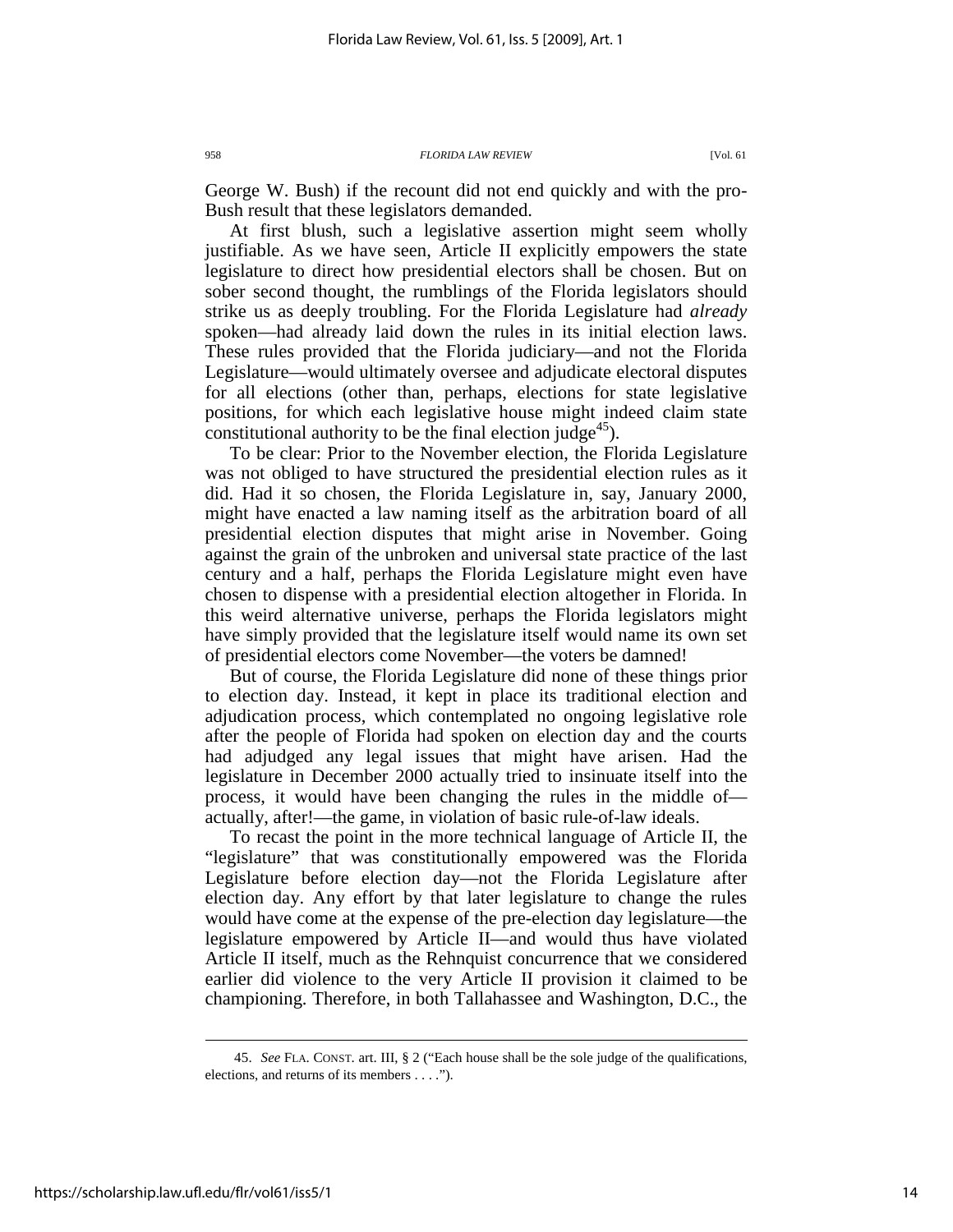pro-Bush argument based on Article II did not merely dissolve; it boomeranged.

Other constitutional and federal statutory language completes and confirms this rule-of-law point. As we have seen, Article II, Section 1, Clause 2 does empower the state legislature; but one paragraph later, Article II, Section 1, Clause 4 clarifies the temporal boundaries of that empowerment: "The Congress may determine the Time of chusing the Electors ...." Acting pursuant to that clause, Congress long ago enacted a federal statute which clearly says that presidential electors shall be appointed in each state on America's traditional election day the first Tuesday after the first Monday in November.<sup>46</sup> With this statute, Congress made plain which state legislature is empowered under Article II—namely, the legislature acting before election day.

But what should happen if the election-day selection process misfires? Here, too, Congress laid down a clear rule long ago, pursuant to its explicit authorization under Article II, Section 1, Clause 4. According to Congress, "Whenever any State has held an election for the purpose of choosing electors, and has failed to make a choice on the day prescribed by law, the electors may be appointed on a subsequent day in such a manner as the legislature of such State may direct."<sup>47</sup> This section does empower a post-election day legislature to jump back into the game and to oust the voters—but only if the election "*failed* to make a choice." Imagine, for example, that Florida election law provided that a candidate would win electors on election day only if the candidate received an absolute majority of the statewide popular vote; but in a three-way race, no candidate emerged with such an absolute majority on election day. Under those circumstances, the Florida Legislature could step in post-election.

But nothing of the sort happened in 2000. The voters *had* made a choice on election day. True, uncertainty existed about which candidate the voters had in fact chosen. But this was not a *failed* election;<sup>48</sup> it was simply a *very close* election, one that called for an extremely careful final count. Nothing in the language of the congressional statute suggests any right of the state legislature to overturn the voters' verdict under these circumstances, and indeed the clear negative implication of the congressional statute is that the state legislature has no such right,

 <sup>46. 3</sup> U.S.C. § 1 (2006).

 <sup>47.</sup> *Id.* § 2.

 <sup>48.</sup> Laurence H. Tribe, eroG .v hsuB*: Through the Looking Glass*, *in* LEGITIMACY, *supra* note 2, at 39, 59 (stating that federal statute "empowers a state legislature to direct the choice of a new set of electors only when the state 'has held an election . . . and has *failed to make a choice* on the day prescribed by law,' not when it has *made* a choice but the choice has yet to be ascertained."); *but see* Calabresi, *supra* note 44, at 134 (suggesting, albeit with a notable hedge, that "[b]ecause Florida had *arguably* failed to make a choice on November 7," the Florida Legislature could properly jump back in under the terms of 3 U.S.C. § 2) (emphasis added).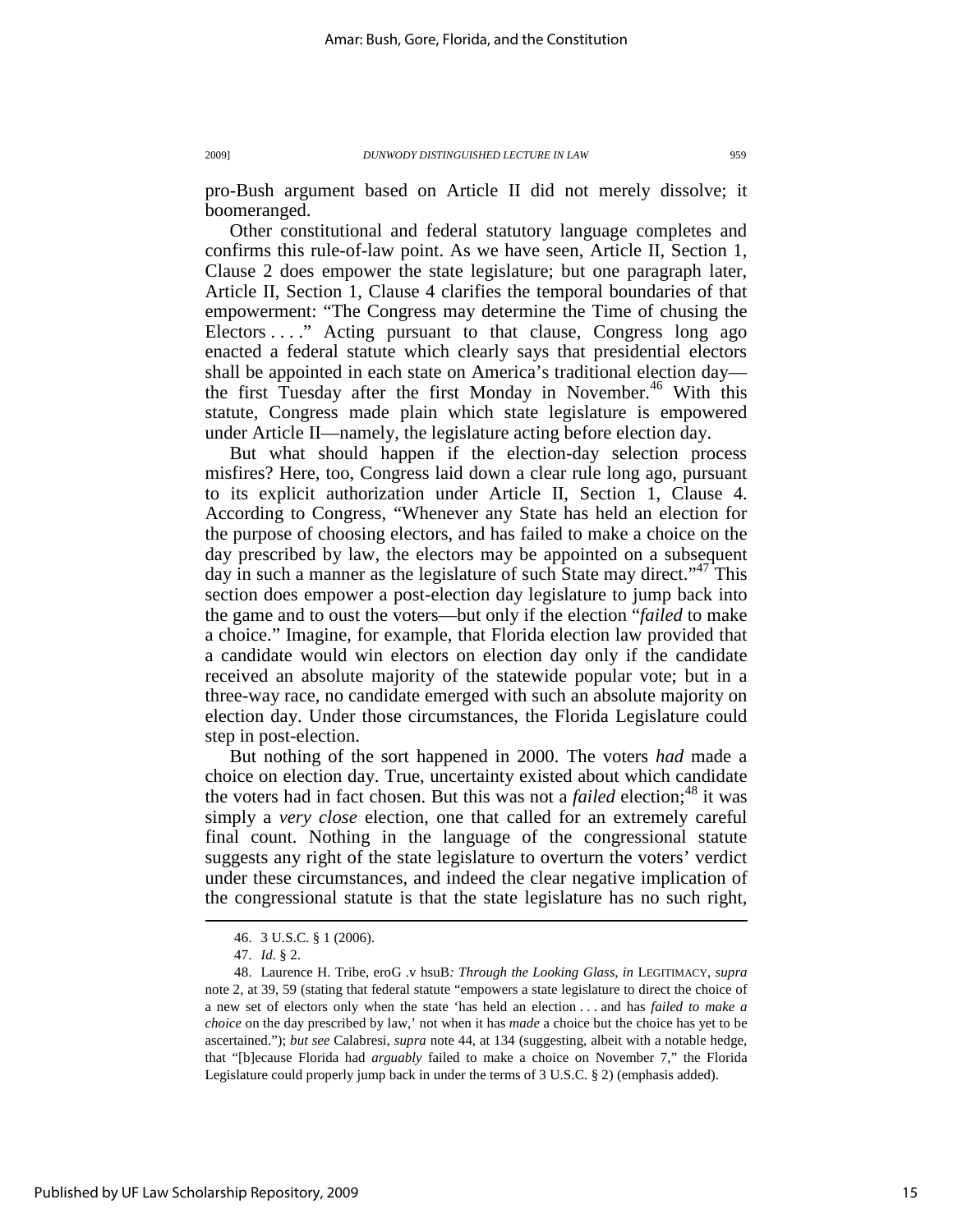outside the context of a truly failed election—that is, an election that had not yet generated *and that never would* generate a legally sufficient outcome after careful tabulation. It would be outlandish to read the congressional law as allowing a state legislature to oust the voters if no definitive victor had been declared before midnight on Election Night. And if the legislature may not oust the voters on the Wednesday morning after election day simply because careful counting is still taking place, then surely the legislature may likewise not oust the voters on any subsequent day simply because the counting continues. Nothing in the language of the federal statute suggests that the rule that obviously applies on the Wednesday morning after the election somehow lapses on Thursday or Friday or any later day.<sup>49</sup>

Here, too, it would seem that the harsh critics of the Florida judiciary have gotten the issue precisely wrong. The real problem in Florida 2000 was not that the state courts were inappropriately threatening to usurp the proper constitutional authority of the state legislature, but the reverse: The state legislature was inappropriately threatening to usurp the proper constitutional authority of the state courts (and of the preelection state legislature that had deputized the state courts).

True, in late 2000 there *was* in fact one court that inappropriately inserted itself at the expense of the legislature—the Rehnquist Court, which took upon itself to resolve various issues that were properly Congress' to decide as the body tasked by the U.S. Constitution with the counting of electoral votes and the resolution of electoral-vote disputes.<sup>50</sup> The federal Constitution thus envisioned a certain adjudicatory role for Congress in presidential elections; however, state legislatures were not given a precisely analogous role.

In its rush to judgment, then, the Rehnquist Court not only did an injustice to the Florida judiciary—and to the pre-election Florida Legislature that had deputized the Florida judiciary—but also to Congress, and to the constitutional structure that made the federal legislature, and not the federal judiciary, the ultimate judge of close presidential elections.<sup>51</sup>

 <sup>49.</sup> Nor would a broad reading of the word "failure" vindicate Congress' purpose in enacting a uniform election day. "Congress established a level playing field among the states by requiring them to hold elections on the same day . . . Before [Congress enacted this statute] states competed with one another for influence by setting their election dates as late as possible, thereby swinging close elections by voting last." Bruce Ackerman, Op-Ed., *As Florida Goes . . .*, N.Y. TIMES, Dec. 12, 2000, at A33, *available at* 2000 WLNR 3191101. A loose reading of the word "failure" would encourage states to game the system in the very ways the statute was designed to prohibit.

 <sup>50.</sup> *See* U.S. CONST. amend. XII; 3 U.S.C. § 15 (2006).

 <sup>51.</sup> *See generally* AKHIL REED AMAR, AMERICA'S CONSTITUTION: A BIOGRAPHY 208–09, 210–11 (Random House Trade 2005).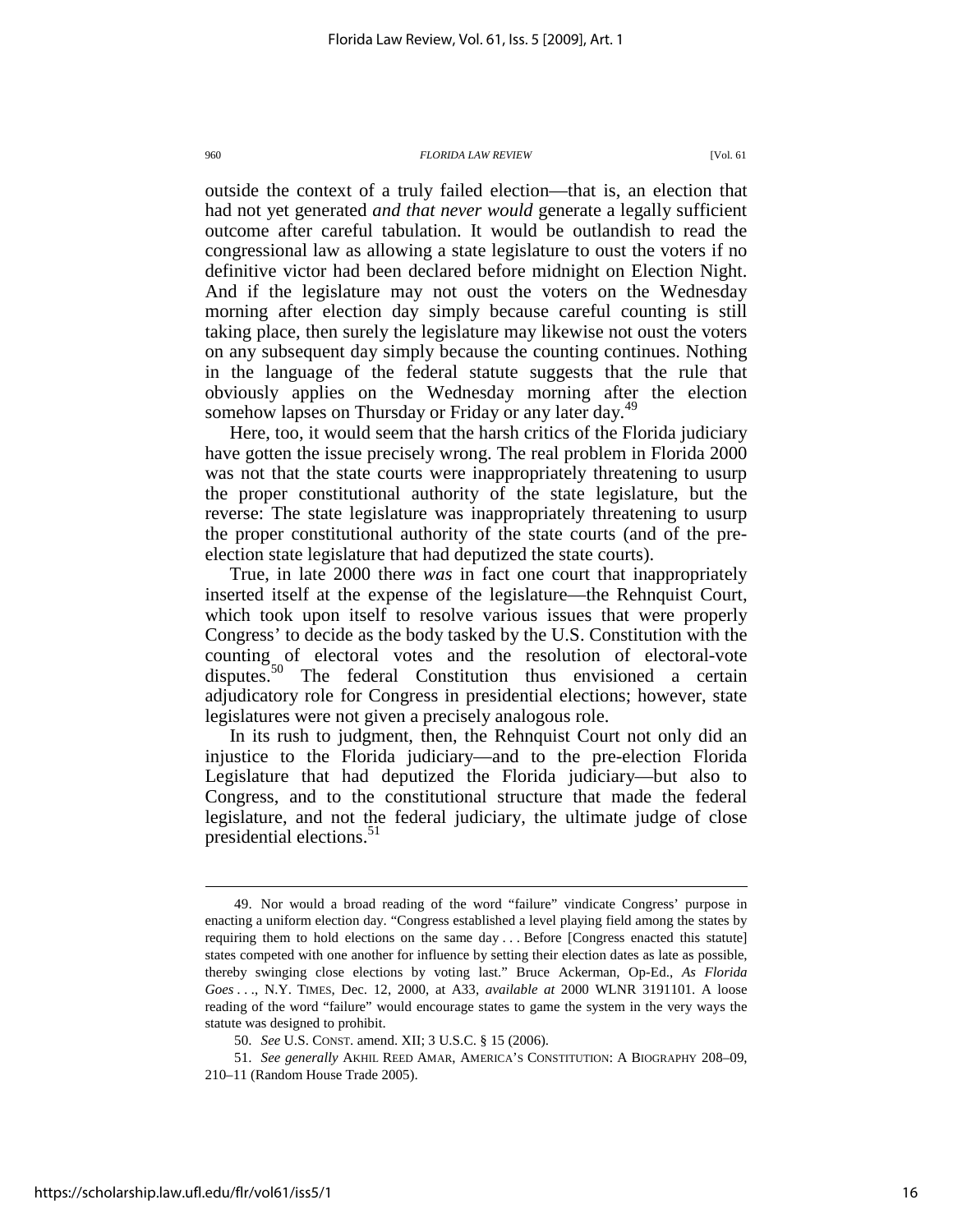### III. EQUAL PROTECTION

What about the claim that the recount being overseen by the Florida judiciary was proceeding with unacceptably uneven standards? Here, too, upon close inspection, many of the criticisms hurled at the Florida Supreme Court do not merely dissolve; they boomerang. The unevenness occurring in the judicially monitored recount was in general far less severe than the unevenness that had occurred in the initial, lessmonitored counts on election day and shortly thereafter.<sup>52</sup> In many ways, the recount process being supervised by the Florida Supreme Court represented the last best chance to *reduce* and judicially *remedy* some of the inequalities and inaccuracies and disenfranchisements that had tainted the initial counting process. Some of the problems that seemed to surface in initial and intermediate stages of the recount might well have been cured by later corrective action from state judges, had these judges been allowed to proceed without interference from the Rehnquist Court, and with Congress waiting in the wings as the ultimate monitor and constitutionally appropriate final judge. Alternatively, the U.S. Supremes might have identified their specific concerns about the unfolding recount and remanded the matter to state courts with guidelines for a still-better recount process. Instead, by abruptly demanding an end to the recount process, the Rehnquist Court simply froze in place inequalities of the same sort, and of a greater magnitude, than the inequalities the Court claimed to care about.

What were the inequalities that captured the Court's imagination? During the recount process being overseen by the Florida judiciary, some dimpled chads were being treated as valid votes, others not. According to the Rehnquist Court per curiam opinion in *Bush v. Gore*,

the standards for accepting or rejecting contested ballots might vary not only from county to county but indeed within a single county from one recount team to another. . . . A monitor in Miami-Dade County testified at trial that he observed that three members of the county canvassing board applied different standards in defining a legal vote. And testimony at trial also revealed that at least one county changed its evaluative standards during the counting process. . . . This is not a process with sufficient guarantees of equal treatment.<sup>53</sup>

 <sup>52.</sup> *See, e.g.*, Tribe, *supra* note 48, at 50 ("Minority voters were roughly *ten times* as likely not to have their votes correctly counted in this election as were non-minority voters  $\dots$ .").

 <sup>53.</sup> Bush v. Gore, 531 U.S. 98, 106–07 (2000) (internal citation omitted).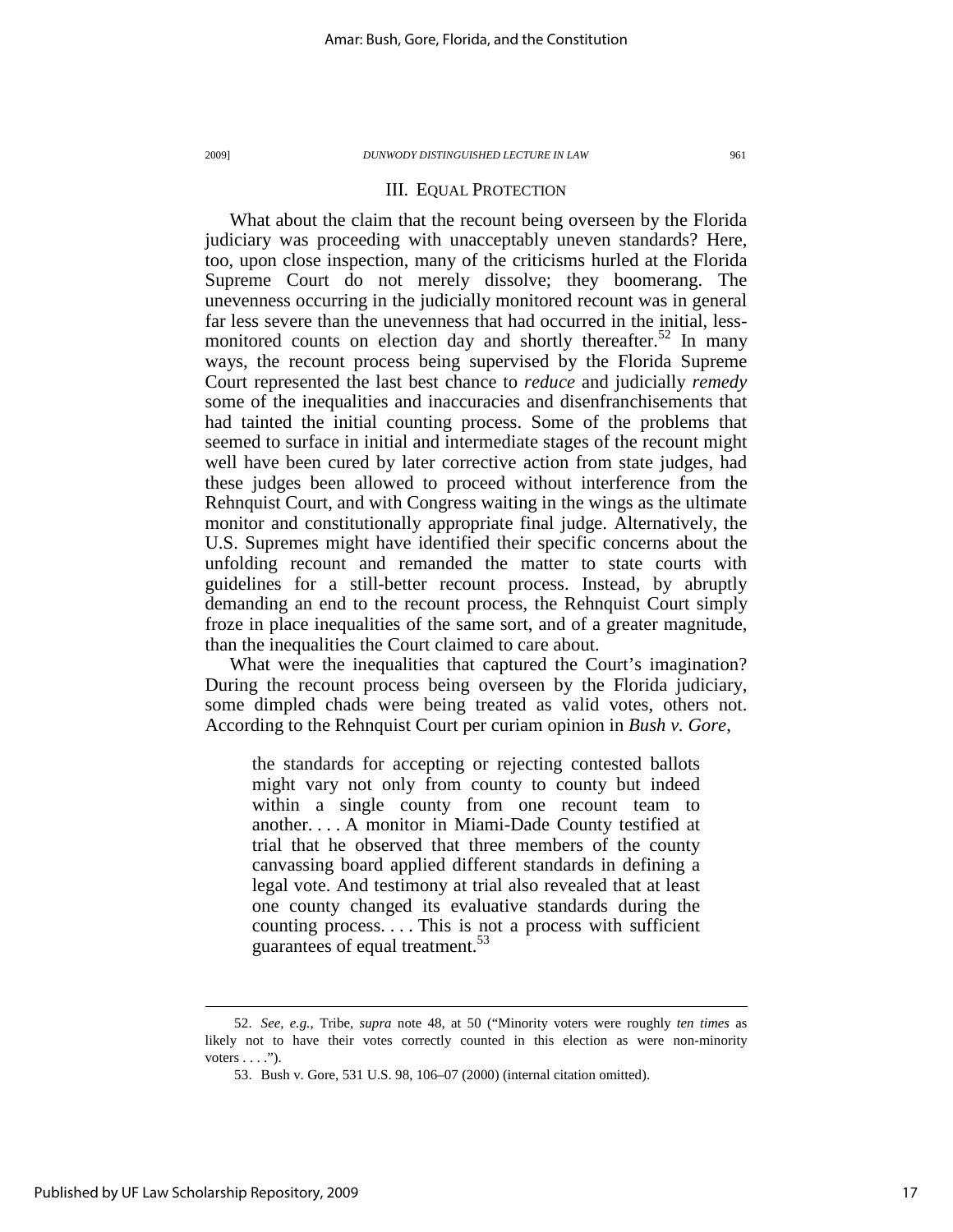This passage raises many questions.<sup>54</sup> If the Florida recount was constitutionally flawed, why wasn't the initial Florida count—which the Court's judgment in effect reinstated—even more flawed? The initial count, we must remember, featured highly uneven standards from county to county. Different counties used different ballots (including the infamous butterfly ballot); and even counties using the same ballot used different interpretive standards in counting them. This happened not just in Florida, but across the country. Were all these elections unconstitutional?

The idea that the Constitution requires absolute perfection and uniformity of standards in counting and/or recounting ballots is novel, to put it gently. For decades, if not centuries, American voters have been asked to put their "X" marks in boxes next to candidate names, and human umpires have had to judge if the "X" is close enough to the box to count. On election day, different umpires officiating in different precincts have always called slightly different strike zones. If these judgments are made in good faith and within a small zone of close calls, why are they unconstitutional? If they are unconstitutional, then virtually every election in American history has been unconstitutional.

As we have already seen, regardless of what the U.S. Supremes may themselves have thought at the time, it was a mistake to believe that the Florida recount process was proceeding in some especially bad-faith manner that should have caused that process to be viewed with more suspicion than the initial counting process (which occurred without judicial oversight). The Rehnquist Court claimed that its new-minted equality principles applied only to judicially supervised state recounts, and not necessarily to other aspects of the electoral system.<sup>55</sup> But the Court gave no principled reason for this absurdly ad hoc limitation. The fact that the *Bush* case involved recounts monitored by a judge with statewide supervisory power cuts precisely against the per curiam opinion: Generally speaking, less cheating in tabulation is likely when judges and special masters—and the eyes of the world—are watching; and a court with a statewide mandate could help mitigate inequalities across different parts of the state. True, in a recount it might at times be foreseeable that a particular ruling might tend to favor a given candidate, but this was also true of various rulings made during or even

<sup>54</sup>. Some of the material contained in the remainder of this section is borrowed from Akhil Reed Amar, Op-Ed., *Should We Trust Judges?*, L.A. TIMES, Dec. 17, 2000, at M1, *available at* 2000 WLNR 8345547.

 <sup>55.</sup> Bush v. Gore, 531 U.S. at 109 ("The recount process, in its features here described, is inconsistent with the minimum procedures necessary to protect the fundamental right of each voter in the special instance of a statewide recount under the authority of a single state judicial officer. Our consideration is limited to the present circumstances, for the problem of equal protection in election processes generally presents many complexities.").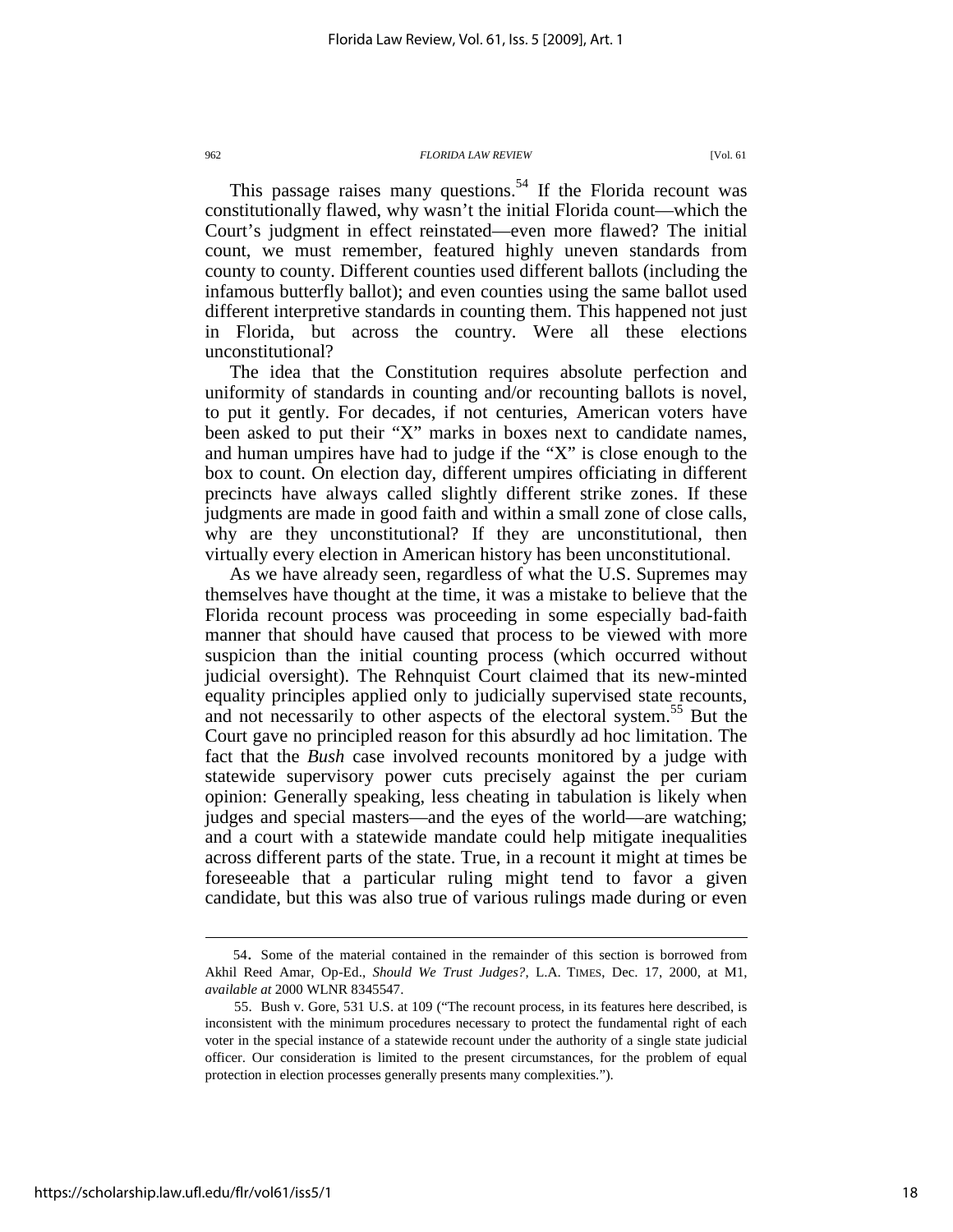before the initial counting.

Critics of the recount, both on and off the Rehnquist Court, were also far too quick to think they had somehow established smoking-gun evidence of foul play—"*Aha*!"—whenever they pointed to certain changes in counting protocols over time or certain variations across space. True, various Florida counties in the past had not counted dimpled chads.<sup>56</sup> But the Florida Supreme Court had not blessed this past practice; and no uniform anti-dimple rule applied in the many sister states that, like Florida, affirmed the primacy of voter intent.<sup>57</sup> Facts matter. If, for example, certain precincts in 2000 had particularly high rates of dimples or other mechanical undercounts, this statistic might well be evidence of chad buildup or machine deterioration over the years. A strict anti-dimple rule that made sense in 1990 might not have been sensible a decade later, given much older machines, more buildup, and a higher incidence of machine undercounts.<sup>58</sup>

So too, the chad-rule in precincts with short lines might not sensibly apply to precincts with much longer lines, where some voters may have felt a special need to vote fast so that others could take their turns. If in precincts where lines were longest and voters were most hurried—or were especially elderly and frail, or especially unlikely to understand English-language instructions about the proper use of punch-card styluses—the rates of dimpled chads or other undercounts were especially high, it might well make sense to treat dimples in those precincts as particularly likely to reflect genuine attempted votes rather than intentional nonvotes.<sup>59</sup> These sorts of issues could not have been easily addressed in each precinct on election day itself; but, they were just the sort of problems that a statewide court might have been able to address sensibly with an adequate factual background developed in the very process of recounting, a process in which fine-grained data about the precinct-by-precinct (and even machine-by-machine) distribution of each sort of voting problem would become available. But the U.S. Supremes short-circuited the whole recount and remedy process, privileging the less accurate, less inclusive, and more discriminatory initial counting process—and privileging that highly unequal process in the name of equality, no less!

The Rehnquist Court per curiam failed to cite a single case that, on its facts, came close to supporting the majority's analysis and result.<sup>60</sup>

 <sup>56.</sup> *Id.* at 106–07.

 <sup>57.</sup> *See, e.g.*, Delahunt v. Johnston, 671 N.E.2d 1241, 1242–43 (Mass. 1996).

 <sup>58.</sup> Bush v. Gore, 531 U.S. at 106–07.

 <sup>59.</sup> *See* Tribe, *supra* note 48, at 45–46.

 <sup>60.</sup> For a fascinating analysis of earlier Rehnquist Court election-law cases with very different facts, but similar voting line-ups, see Richard H. Pildes, *Democracy and Disorder*, *in* THE VOTE, *supra* note 2, at 140.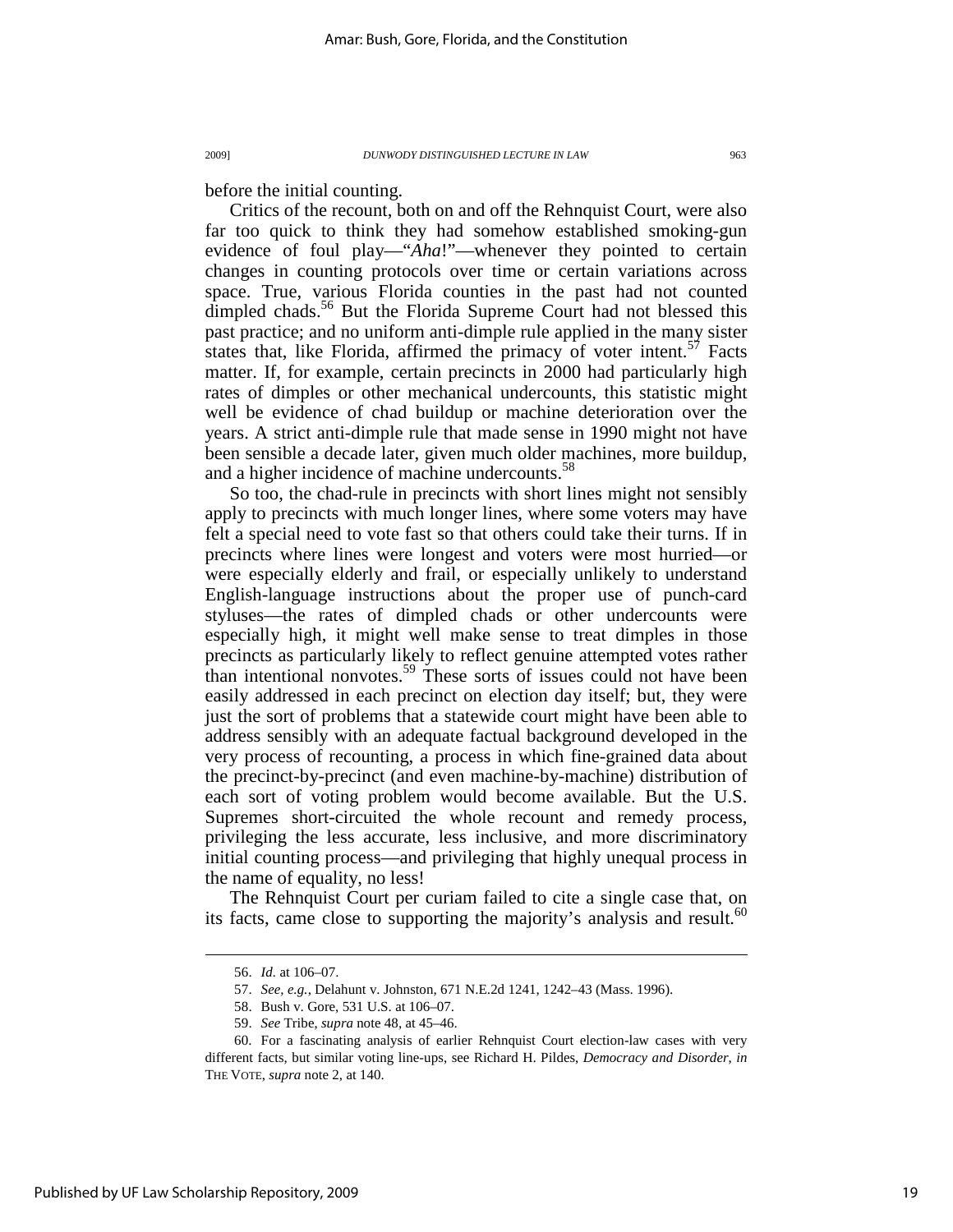To be sure, we can find lots of forceful voting-equality language in the Supreme Court's pre-*Bush* case law—but on their facts, these cases were mainly about citizens simply being denied the right to vote (typically on race or class lines); or being assigned formally unequal voting power, with some (typically white) districts being overrepresented at the expense of other (typically black) districts.

The Equal Protection Clause was, first and foremost, designed to remedy the inequalities heaped upon blacks in America. The Fifteenth Amendment extended this idea by prohibiting race discrimination with respect to the vote. Yet, governments in the South mocked these rules for most of the twentieth century. For decades, most American blacks were simply not allowed to vote. When Congress finally acted to even things up in the 1960s, inequality persisted as a practical matter. In Florida, for example, black precincts in 2000 typically had much glitchier voting machines, which generated undercounts *many times* the rate of wealthier (white) precincts with sleek voting technology. $61$  In raw numbers this sizable inequality far exceeded the picayune discrepancies magnified by the Rehnquist Court. Under-maintenance of voting machines, chad build-up, long voting lines in poor precincts these were some of the real ballot inequalities in Florida 2000.

In Florida 2000, those who were the most serious about real equality, as envisioned by the architects of Reconstruction, persuasively argued that the government should not ignore the very large and racially nonrandom voting-machine skew. Rather, the government should do its best to minimize and remedy that skew, albeit imperfectly, via manual recounts. Even if such recounts were not required by equality, surely they were not prohibited by equality.<sup>62</sup> In fixating on the small glitches of the recount rather than on the large and systemic glitches of the machines, the Rehnquist Court majority turned a blind eye to the real inequalities staring them in the face, piously attributing the problems to "voter error" (as opposed to outdated and seriously flawed machines) and inviting "legislative bodies" to fix the mess for future elections.<sup>63</sup>

IV. VOTER INTENT IN BUSH VERSUS GORE AND *BUSH V. GORE*

Before I conclude, I should like to highlight one more aspect of Bush versus Gore (the election) and *Bush v. Gore* (the case). Let's talk for a few moments about voter intent.

Think first about the election. Sometimes, a voter might sensibly cast a vote for someone who is not in fact the voter's true first choice. Via a *strategic* vote, a voter might well vote for candidate *A*, even though she

 <sup>61.</sup> *See supra* note 48, at 50.

 <sup>62.</sup> Bush v. Gore, 531 U.S. 98, 147 (2000) (Breyer, J., dissenting).

 <sup>63.</sup> *Id.* at 103–04 (per curiam).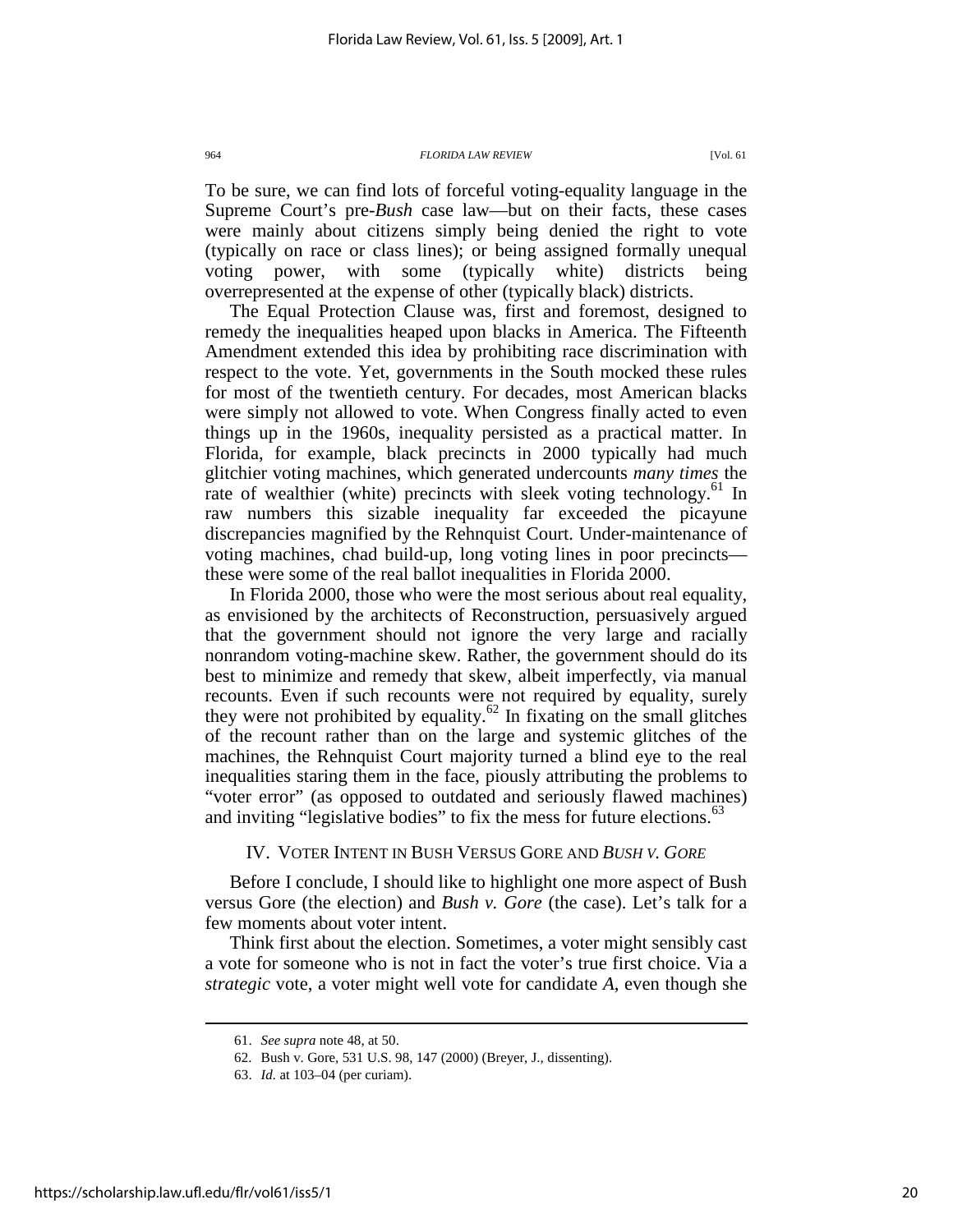truly prefers candidate *C*—because a sincere vote for *C* may increase the odds that her least favorite candidate, *B*, might win. Thus, in Florida 2000, many voters strategically voted for Al Gore, even if they sincerely preferred Ralph Nader, because they understood that a sincere vote for Nader would make it more likely that George W. Bush would in fact prevail. (And to those who actually did cast their votes for Nader, I ask: "What were you thinking?")

Other voters in Florida failed to vote for their true first choice not because they were *strategic* but because they were *confused*. Recall the infamous butterfly ballot, which effectively disfranchised thousands who fully intended to and in fact tried to vote for Gore, but who ended up casting mistaken ballots that had to be counted in favor of Patrick Buchanan. Consider finally, overvotes and undervotes. In an overvote, a voter might, in confusion, vote for two different candidates for the same single position—say, both Bush and Gore. In an undervote, a confused voter might simply fail to indicate which candidate he or she truly preferred.

Now turn from Bush versus Gore, the election, to *Bush v. Gore*, the case. Here too, we can see strategic voting in action, and also possibly confused voting—both overvotes and undervotes.

First, strategic voting. There are good reasons to suspect that Chief Justice Rehnquist and Justices Scalia and Thomas did not, deep down, sincerely agree with the exuberant and unprecedented equal protection analysis at the heart of the per curiam opinion that these three Justices formally joined. The equal protection approach ran counter to the general approach that these three Justices had typically followed in prior equal protection and voting rights cases. The per curiam also raised some special problems for principled originalists. (There is strong evidence that the Fourteenth Amendment was not intended or written to apply to voting discrimination. $^{64}$  This is indeed why a wholly separate amendment—the Fifteenth Amendment—was understood by the Reconstruction generation to be needed to end race-based suffrage laws.<sup>65</sup> Ordinarily, the inapplicability of the Equal Protection Clause might be thought to be a moot point for dedicated originalists because most of the voting cases that have relied on the Equal Protection Clause could be reconceptualized and defended as Article IV republican government cases. But, Article IV would not seem to apply to a presidential election.)

Moreover, the equal protection argument was in considerable tension

 <sup>64.</sup> *See generally* AMAR, *supra* note 51, at 391–92 (noting that the Reconstructionists in 1866 made clear that the Fourteenth Amendment applied to civil and not political rights such as voting and militia service); AKHIL REED AMAR, THE BILL OF RIGHTS: CREATION AND RECONSTRUCTION 216–17 & n.\* (Yale University Press 1998) (same).

 <sup>65.</sup> AMAR, *supra* note 51, at 392.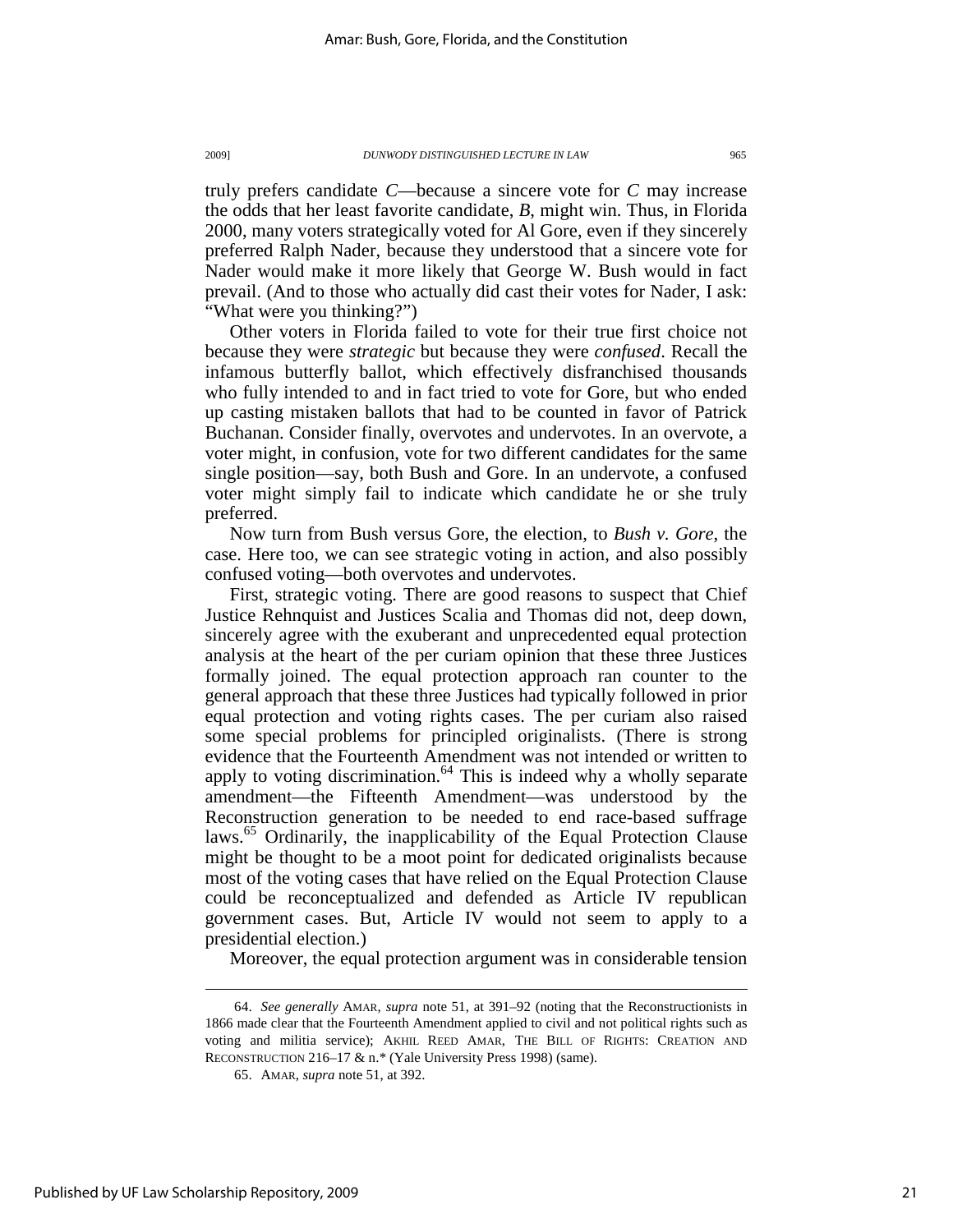with the Article II analysis favored by these three concurring Justices. The more one insists on the plenary power of state legislatures under Article II to call the shots in presidential elections, the more awkward it is to also insist that the state must satisfy a super-strict system of voting equality, down to uniform micro-standards for evaluating chads, regardless of the counting and recounting system established by the legislature itself.

Why, then, did the three believers in the Article II argument join what they probably saw as a highly problematic and implausible equal protection opinion? In other words, why did they opt to concur in the per curiam opinion rather than simply concur in the judgment based solely on their Article II theory? Most likely, because they were voting strategically (much as the Naderites who voted for Gore in Florida). Without their three votes for the per curiam opinion, *Bush v. Gore* would have been a case in which there were five votes to end the recount and decide the election, but no single majority opinion or majority theory to justify this outcome. Imagine how the *New York Times* headline the next day might have read: *Court Backs Bush But Cannot Agree Why*. Or imagine the lead paragraph of such a news story:

> Last night, for the first time in American history, the U.S. Supreme Court decided a presidential election. By a 5-4 vote, the Court conclusively stopped votes from being recounted in Florida, even though a majority of Justices in fact rejected each of the only two theories put forth by the Bush campaign to end the recount. The only things the five Justices could agree on were that George W. Bush must win, Al Gore must lose, and the counting must stop.<sup>66</sup>

Strategic voting, it would seem, may thus well have occurred both in Florida and in Washington, D.C.

So too, at least one Justice in the case appears to have overvoted and undervoted, as did some confused Floridians the previous month. Justice Breyer joined in full both Justice Stevens' dissent and Justice Souter's dissent, even though these two dissents took diametrically opposite positions on the plausibility of the per curiam opinion's equal protection analysis. Justice Stevens thought the argument was a clear

 <sup>66.</sup> For a similar analysis of the Justices' behavior in *Youngstown Sheet & Tube Co. v. Sawyer*, 343 U.S. 579 (1952), see PAUL BREST ET AL., PROCESSES OF CONSTITUTIONAL DECISIONMAKING: CASES AND MATERIALS 836 (5th ed. 2006). For a wide-ranging discussion of possible strategic voting in *Bush v. Gore*, see generally Michael Abramowicz & Maxwell L. Stearns, *Beyond Counting Votes: The Political Economy of Bush v. Gore, 54 VAND. L. REV.* 1849 (2001).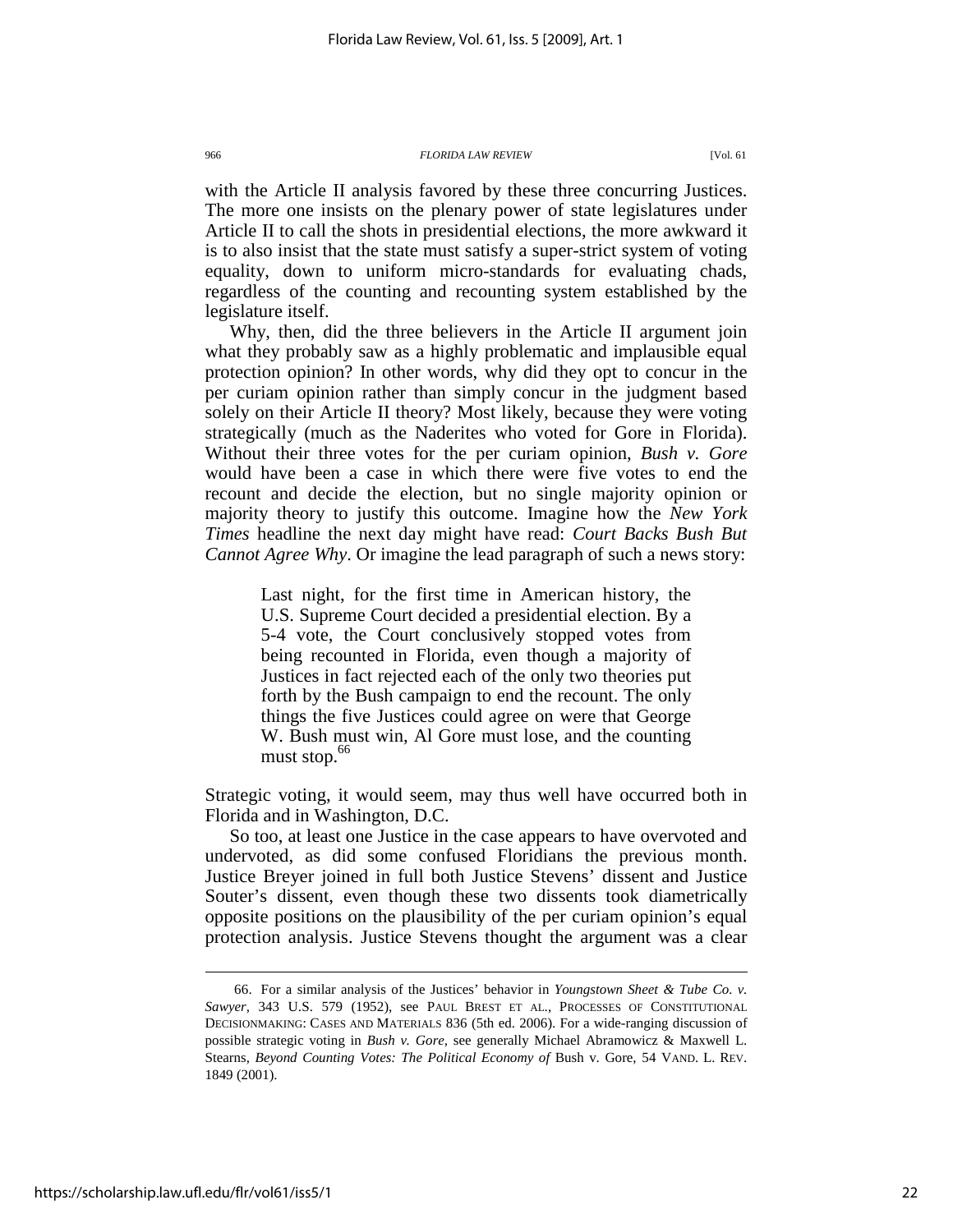2009] *DUNWODY DISTINGUISHED LECTURE IN LAW* 967

loser, whereas Justice Souter bought this turkey.<sup>67</sup> And Justice Breyer who is, I can personally attest as his former law clerk, one of the world's most agreeable humans—agreed entirely with both Justices Stevens and Souter.<sup>68</sup> Which brings to mind one of my favorite punch lines from *Fiddler on the Roof*: "But, Rabbi, they can't both be right!" Nor is the matter completely clarified in Justice Breyer's own opinion, in which he acknowledged that there were equality problems with the Florida recount, but did not quite say that these problems rose to the level of a constitutional violation.<sup>69</sup> I would call this an undervote, with no clear voter intent on the part of Justice Breyer. On this issue, my old boss and dear friend was as enigmatic as some of the dimpled Florida punchcards at the center of the storm.

### V. REFORM

Ten years ago this week, Professor Sunstein's Dunwody Lecture moved from the 1999 impeachment "debacle" to various proposals for "reform."<sup>70</sup> Over the past hour, we have dwelt long enough on the debacle (if that is indeed the right word) of Florida 2000. It is time, in conclusion, to envision reform.

Although I have been quite critical of the Rehnquist Court's per curiam opinion in *Bush v. Gore*, I do strongly agree with that part of the opinion that spoke of the need for "legislative bodies nationwide [to] examine ways to improve the mechanisms and machinery for voting." $\cdot$ 

Nor is this the only sort of reform that is desperately needed. In Florida 2000, a shockingly large number of lawful voters were incorrectly, and in many cases illegally, purged from state voting rolls

 <sup>67.</sup> *Compare Bush v. Gore*, 531 U.S. at 123 (Stevens, J., dissenting) ("The federal questions that ultimately emerged in this case are not substantial."), *with id.* at 133–34 (Souter, J., dissenting) ("It is only on the [equal protection] issue before us that there is a meritorious argument for relief, as this Court's *per curiam* opinion recognizes. . . . I can conceive of no legitimate state interest served by these differing treatments of the expressions of voters' fundamental rights. The differences appear wholly arbitrary.").

 <sup>68.</sup> *Id.* at 123 (Stevens, J., dissenting, joined by Justices Ginsburg and Breyer); *id.* at 129 (Souter, J., dissenting, joined by Justice Breyer and joined in part by Justices Stevens and Ginsburg).

 <sup>69.</sup> *Id.* at 145–46 (Breyer, J., dissenting) ("[S]ince the use of different standards could favor one or the other of the candidates, since time was, and is, too short to permit the lower courts to iron out significant differences through ordinary judicial review, and since the relevant distinction was embodied in the order of the State's highest court, I agree that, in these very special circumstances, basic principles of fairness may well have counseled the adoption of a uniform standard to address the problem. In light of the majority's disposition, I need not decide whether, or the extent to which, as a remedial matter, the Constitution would place limits upon the content of the uniform standard.").

 <sup>70.</sup> Sunstein, *supra* note 1, at 599.

 <sup>71.</sup> Bush v. Gore, 531 U.S. at 104.